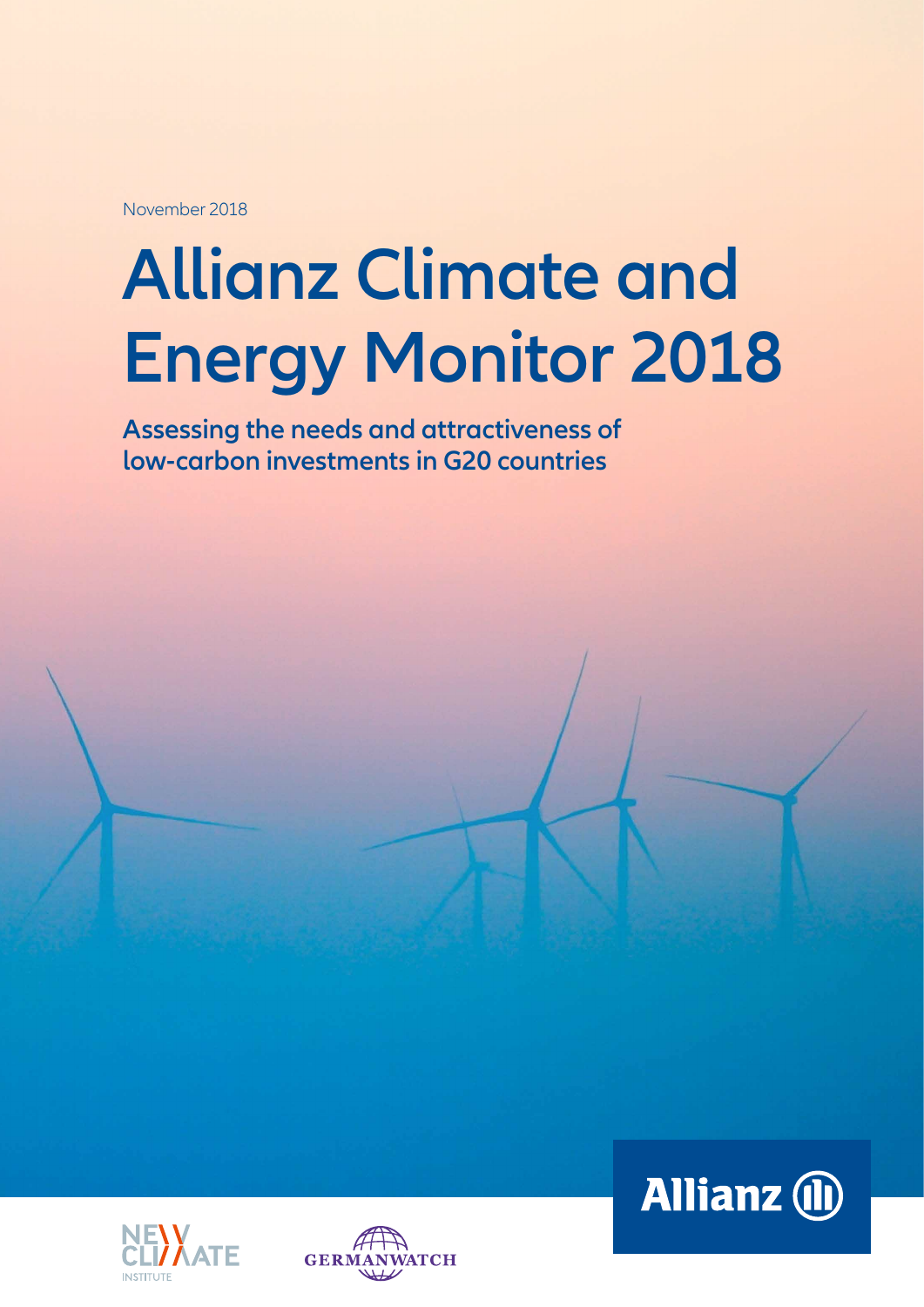The Allianz Climate and Energy Monitor is an annual publication, developed jointly by NewClimate Institute, Germanwatch and Allianz SE. The focus is on power production from renewables in G20 countries as core solutions for the decarbonization of the power infrastructure. The EU, as a supranational body, is excluded from the assessment.

The **NewClimate Institute** for Climate Policy and Global Sustainability is a German-based research institute generating ideas on climate change and driving their implementation. It undertakes research, designs policies and shares knowledge on ambition raising for preventative climate change action and sustainable development. The core expertise lies in the areas of climate policy analysis, climate action tracking, climate finance, carbon markets, and sustainable energy.

**Germanwatch** is an independent development and environmental organization that advocates for global equity and preservation of livelihood. They concentrate on politics and economies of the "global north" and its worldwide impacts. They work together with members, sponsors and other actors from the civil society to lobby for sustainable development. Drawing on scientific analysis they inform the public sector, undertake educational work, function as a lobbyist, and demonstrate consumers how to act according to their goals.

The **Allianz Group** is one of the world's leading insurers and asset managers with more than 88 million retail and corporate customers. Allianz customers benefit from a broad range of personal and corporate insurance services, ranging from property, life and health insurance to assistance services to credit insurance and global business insurance. Allianz is one of the world's largest investors, managing over 660 billion euros on behalf of its insurance customers while our asset managers Allianz Global Investors and PIMCO manage an additional 1.4 trillion euros of third-party assets. Thanks to our systematic integration of ecological and social criteria in our business processes and investment decisions, we hold the leading position for insurers in the Dow Jones Sustainability Index. In 2017, over 140,000 employees in more than 70 countries achieved total revenue of 126 billion euros and an operating profit of 11 billion euros for the group.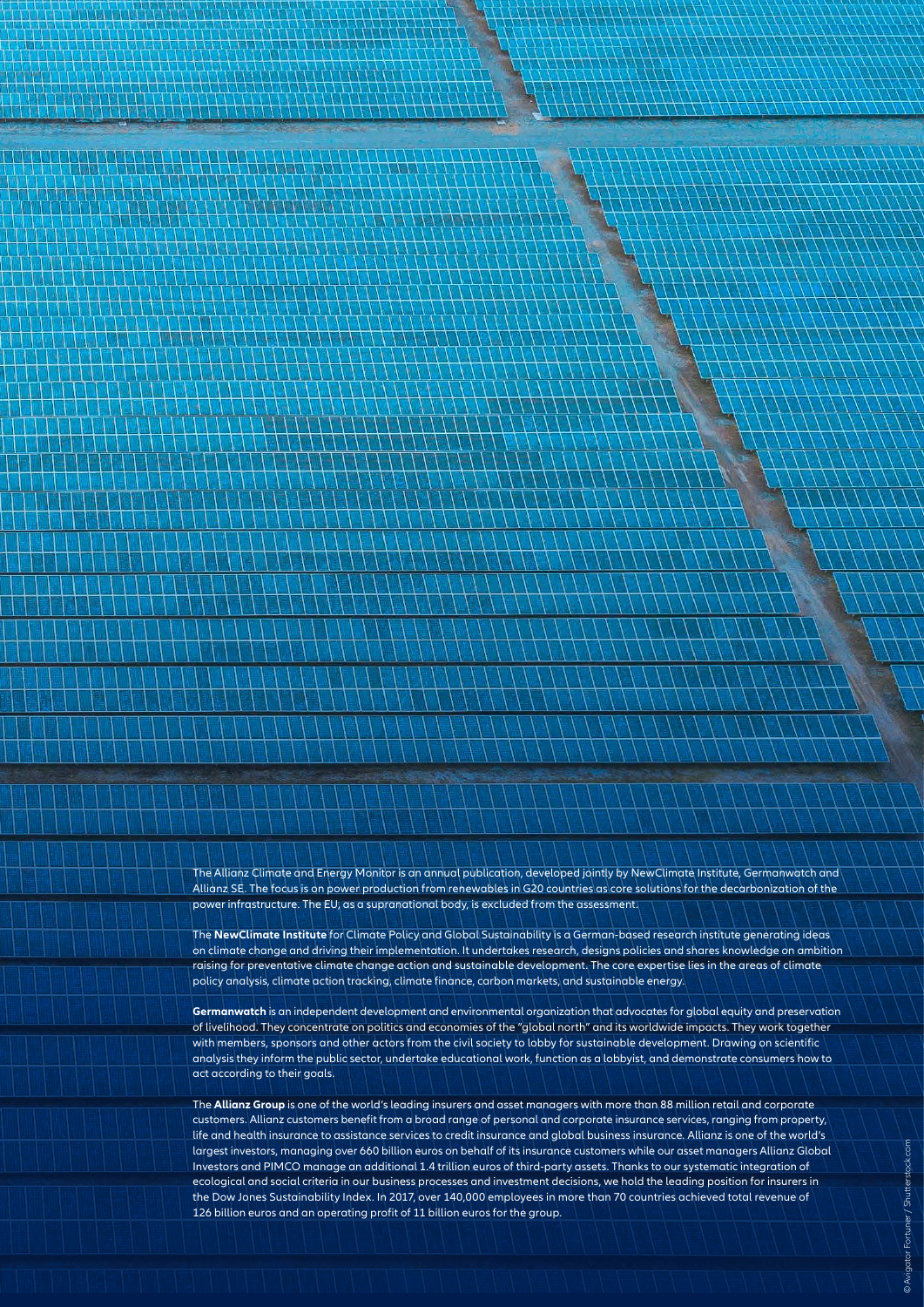## **Table of Contents**

| 1. The Allianz Climate and Energy Monitor       | 2  |  |  |  |  |  |  |  |
|-------------------------------------------------|----|--|--|--|--|--|--|--|
| 2. Overall results and highlights for the G20   | 4  |  |  |  |  |  |  |  |
| 3. Detailed results - Investment attractiveness | 9  |  |  |  |  |  |  |  |
| 3.1 Paris compatible long-term vision           | 9  |  |  |  |  |  |  |  |
| 3.2 Policy environment for renewables           | 11 |  |  |  |  |  |  |  |
| 3.3 Conditions for system integration           | 14 |  |  |  |  |  |  |  |
| 3.4 Market absorption capacity                  | 16 |  |  |  |  |  |  |  |
| 3.5 General investment conditions               | 19 |  |  |  |  |  |  |  |
| 4. Investment needs                             | 21 |  |  |  |  |  |  |  |
| References                                      |    |  |  |  |  |  |  |  |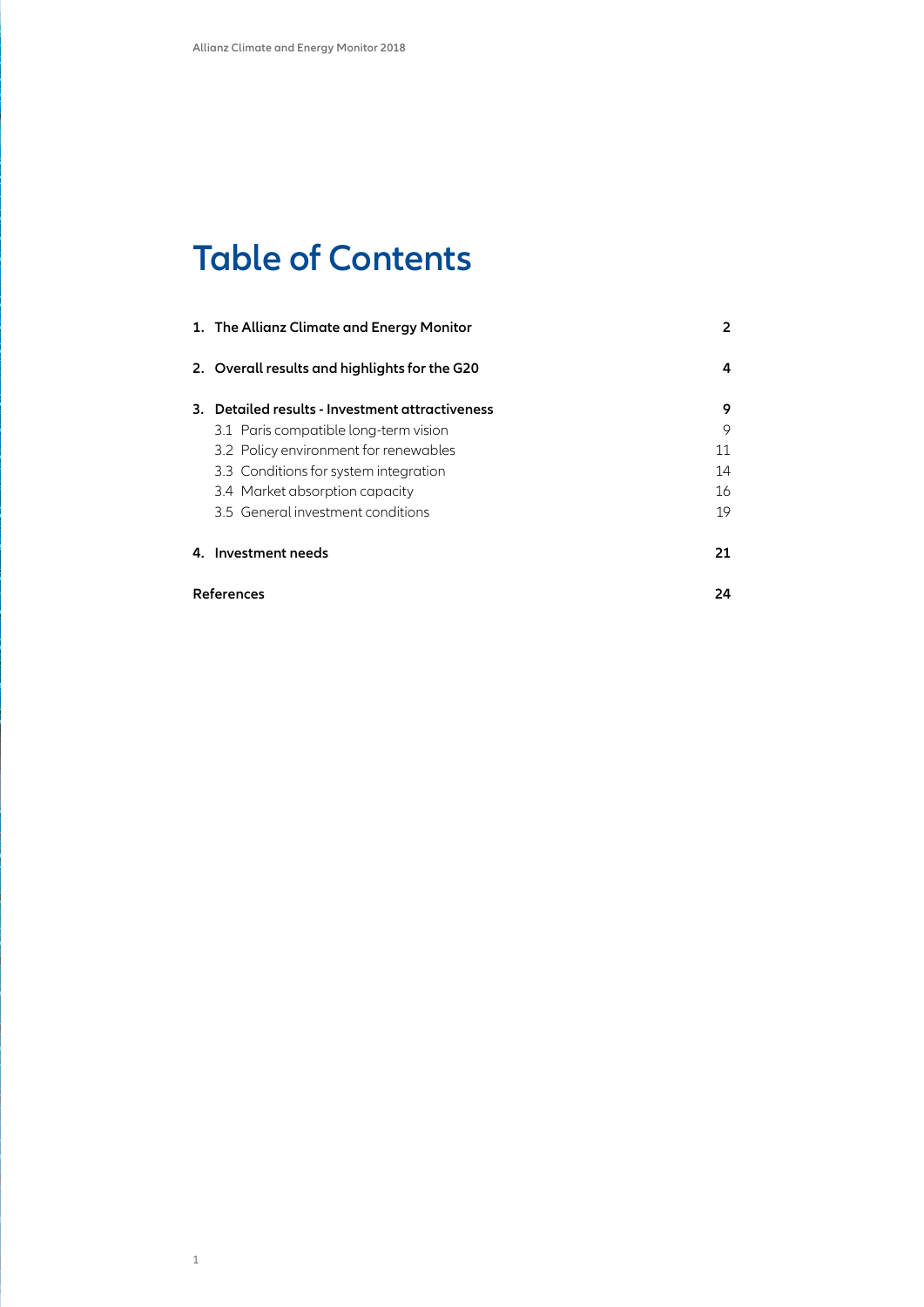## **The Allianz Climate 1.and Energy Monitor**

### **The Monitor assesses G20 countries across five categories which are crucial for renewable energy investments.**

The Allianz Climate and Energy Monitor (hereinafter the 'Monitor') evaluates policy and market factors central for attracting renewable energy investments in G20 countries.

The IPCC special report on 1.5°C, released in October 2018, sends out a strong message: there is an urgent need to limit global warming to 1.5°C to avoid severe environmental and socio-economic impacts (IPCC, 2018). Politically, the Paris Agreement has set a clear goal for the direction of travel: Reducing net CO $_{\rm 2}$  emissions to zero, i.e. large-scale decarbonization by 2050. However, current mitigation efforts fall short of reaching anywhere near this target (Ibid). While all sectors must contribute to this goal, the energy sector can and has to move faster as low-carbon energy and power provision is a key enabler for the decarbonization of other sectors like transport, buildings, and industry (UNEP, 2017). The good news is that this low-carbon energy transformation can deliver other co-benefits like job creation, improved energy security, and almost universal deployment potential (UNDP, 2016).

Continued strong policy signals and market certainty will be crucial for providing the private sector with the conducive environment it needs to ratchet up the deployment of renewables. The Monitor evaluates these policy and market factors and assesses the state-of-play for renewable energy attractiveness in the G20 countries, looking at five categories and benchmarks:

- 1. Long-term policy support for climate and renewable energy *(Paris-compatible long-term vision)*. Given the urgency required for the world to not overshoot the temperature limits of the Paris Agreement, the Monitor includes a category which assesses each country's capacity to define a 'Pariscompatible long-term vision'. In an ideal world, countries would have binding, ambitious and concrete 2050-reaching strategies in place for decarbonizing the power sector and pursuing a renewable energy capacity increase at a rate that is compatible with that goal. This would be complemented by a coal or oil exit plan and high reliability of renewable energy support.
- 2. The adequacy of policy to create enabling conditions for private investors to operate in *(Policy Environment for Renewables)*. To decide whether to engage in energy markets, investors need information on the quality of the policy framework supporting renewables in the country. This includes direct policy support for renewables through instruments such as feed in tariffs, auctions and renewable portfolio standards as well as the factors that ensure the investments are realized smoothly. A role model ideally has in place support policies for all major renewables, which are complemented by conducive financial instruments and measures to mitigate financial risks. In addition, certainty would be provided to investors on the medium-term prospects of investing in renewables. This would include, for example, streamlined procedures for permitting renewable energy projects accelerated uptake as well as priority dispatch and compensation in case of curtailment.
- 3. A country's preparedness for higher shares of variable renewable energy in its grid *(Conditions for system integration).* As a country's share of renewables in the grid increases, system integration becomes more important. Therefore, countries would ideally have in place policies that promote storage and flexible energy supply as well as demand-side energy management and complemented by grid codes that include measures or standards addressing variable renewable energy.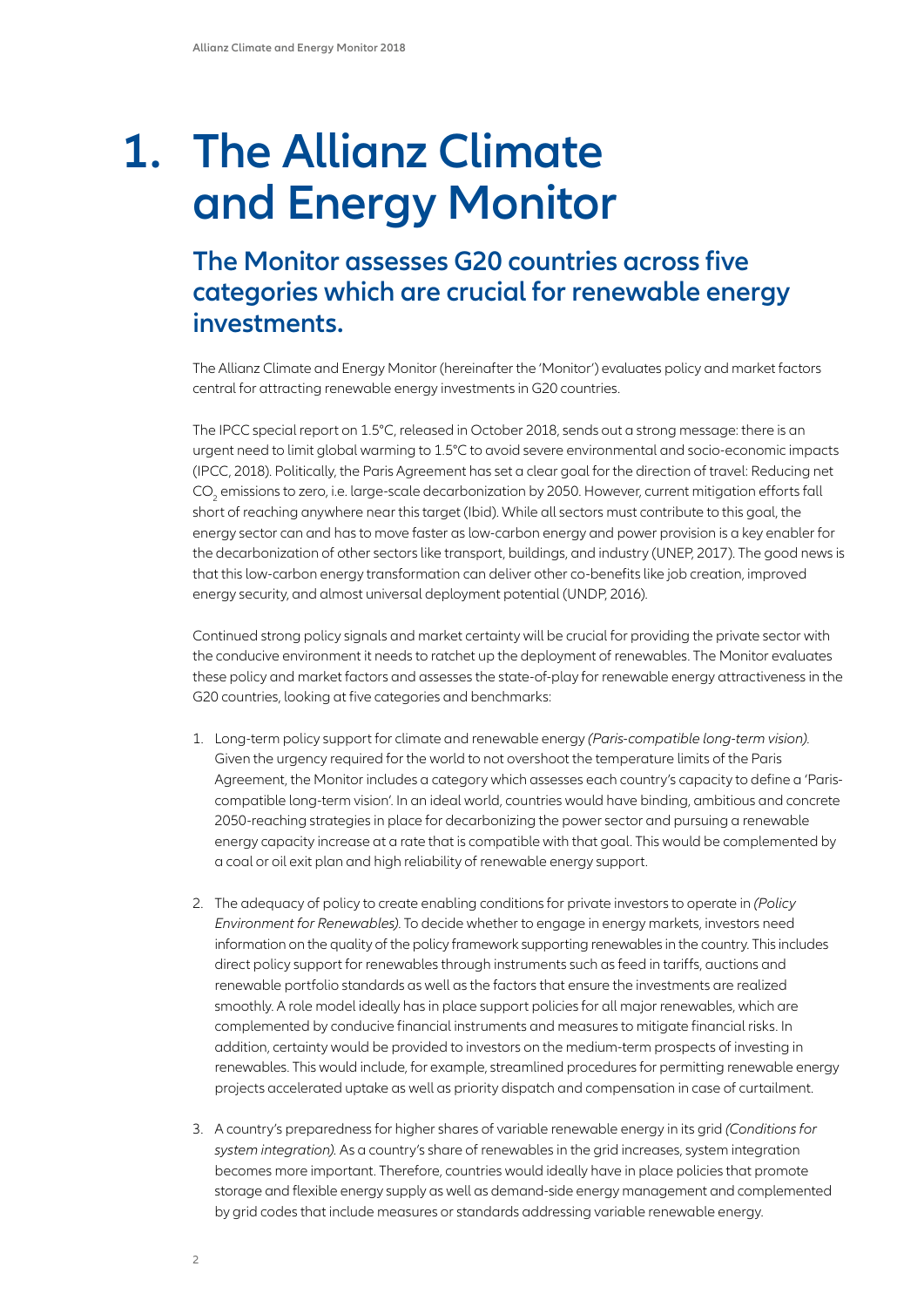- 4. Renewable energy market status and dynamics *(Market Absorption Capacity)*. The Monitor evaluates a country's prior experience with renewable technologies. A role model would show a continuous increase in pace of renewable energy capacity additions per capita, and a prevalence of businesses manufacturing and distributing renewables.
- 5. The overarching country-level factors that facilitate investments and business in a country *(General investment conditions)*, which can be showstoppers even if the previous conditions are exist. These include, among others, local non-financial determinants such as the ease of doing business and rule of law, local financial determinants such as the depth of capital markets, and the inflation forecast.

Details of the method are provided in the technical note accompanying the Monitor.

#### **FIGURE 1** Overview of the composition of the Monitor



\* Indicators 'Direct policy support' and 'Factors ensuring realization' are multiplied.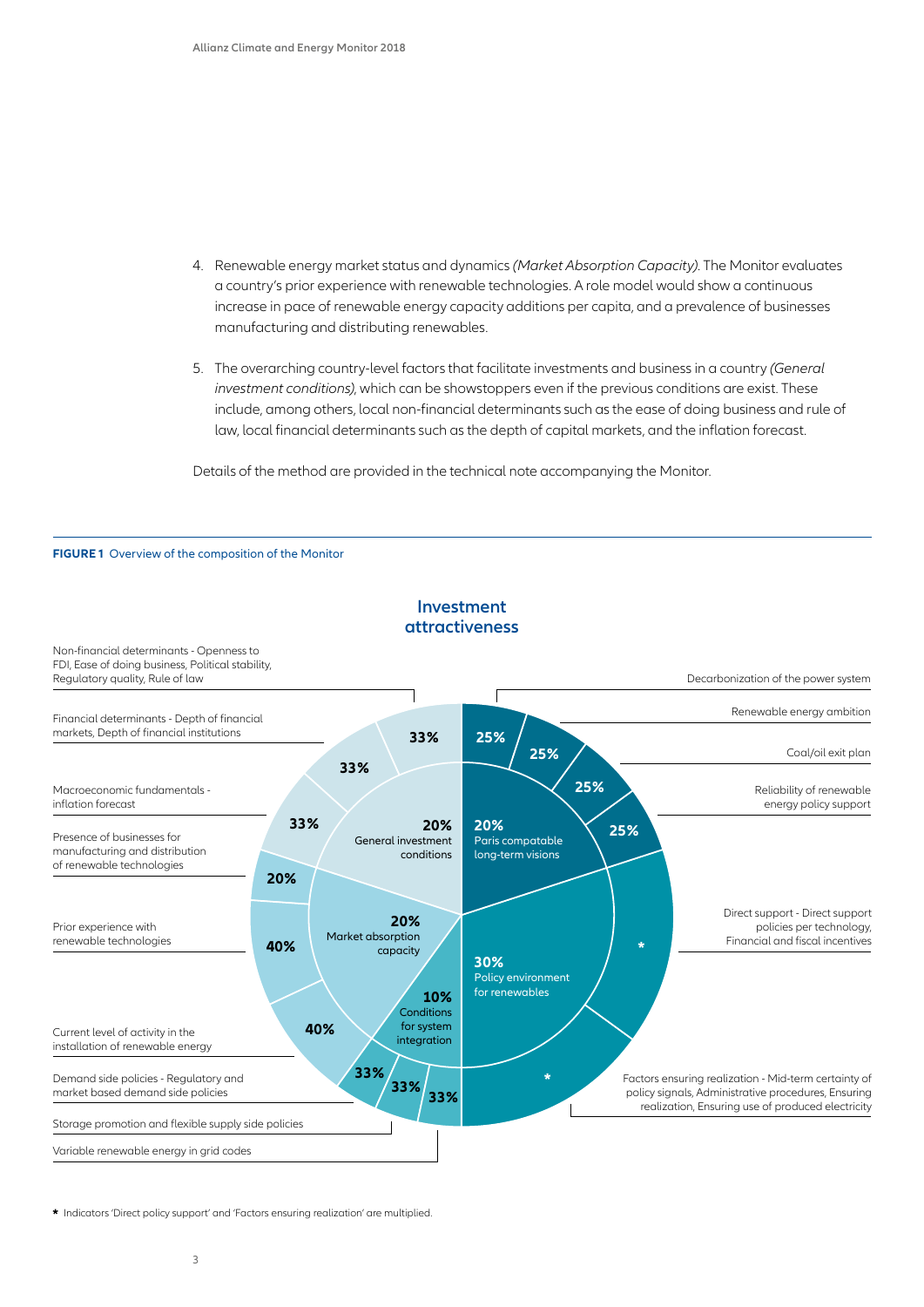## **Overall results and 2. highlights for the G20**

France now most attractive for renewable energy investments, Brazil climbs 5 ranks and Italy 4 ranks with much improved conditions

All countries need to improve their policy framework for required low-carbon investments

#### Germany loses first rank, South Korea and Indonesia fall by 8 and 4 ranks

France gains the 1<sup>st</sup> position due to an overall favorable environment for renewables, leading the G20 in investment attractiveness of renewables. Germany falls back one rank due to a drop in the quality of the overall policy environment for renewables and some deficiencies in policy design, as does the UK. Overall, with four European countries on top of the list, Europe still leads the way in providing attractive conditions for investing in renewables.

Despite high scores for several countries, no single country is yet close to becoming a role model. All countries still have considerable room for improving investment conditions to deploy renewables at the scale needed to reach Paris targets.

| <b>Country</b>                       | <b>Score</b>                                                                                                  | 2018                             | 2017           |
|--------------------------------------|---------------------------------------------------------------------------------------------------------------|----------------------------------|----------------|
| France                               | 69                                                                                                            | 1                                | 3              |
| Germany                              | 67                                                                                                            | $\mathbf 2$                      | $1\,$          |
| United Kingdom                       | 64                                                                                                            | 3                                | $\overline{2}$ |
| Italy                                | 53                                                                                                            | 4                                | 8              |
| China                                | 52                                                                                                            | 5                                | $\overline{4}$ |
| Japan                                | 51                                                                                                            | 6                                | 6              |
| Canada                               | 47                                                                                                            | $\overline{7}$                   | 10             |
| <b>Brazil</b>                        | 46                                                                                                            | 8                                | 13             |
| <b>United States</b>                 | 46                                                                                                            | 9                                | 7              |
| India                                | 44                                                                                                            | 10                               | 11             |
| Australia                            | 39                                                                                                            | 11                               | 9              |
| South Africa                         | 38                                                                                                            | 12                               | 12             |
| South Korea                          | 38                                                                                                            | 13                               | 5              |
| Mexico                               | 34                                                                                                            | 14                               | 15             |
| Turkey                               | 32                                                                                                            | 15                               | 18             |
| Saudi Arabia                         | 23                                                                                                            | 16                               | 19             |
| Argentina                            | 22                                                                                                            | 17                               | 16             |
| Indonesia                            | 15                                                                                                            | 18                               | 14             |
| Russia                               | 13                                                                                                            | 19                               | 17             |
| Paris compatible<br>long-term vision | Conditions for<br>Policy environment<br>Market absorption<br>for renewables<br>system integration<br>capacity | General investment<br>conditions |                |

#### **FIGURE 2** Overview of the results of the Allianz Climate and Energy Monitor 2018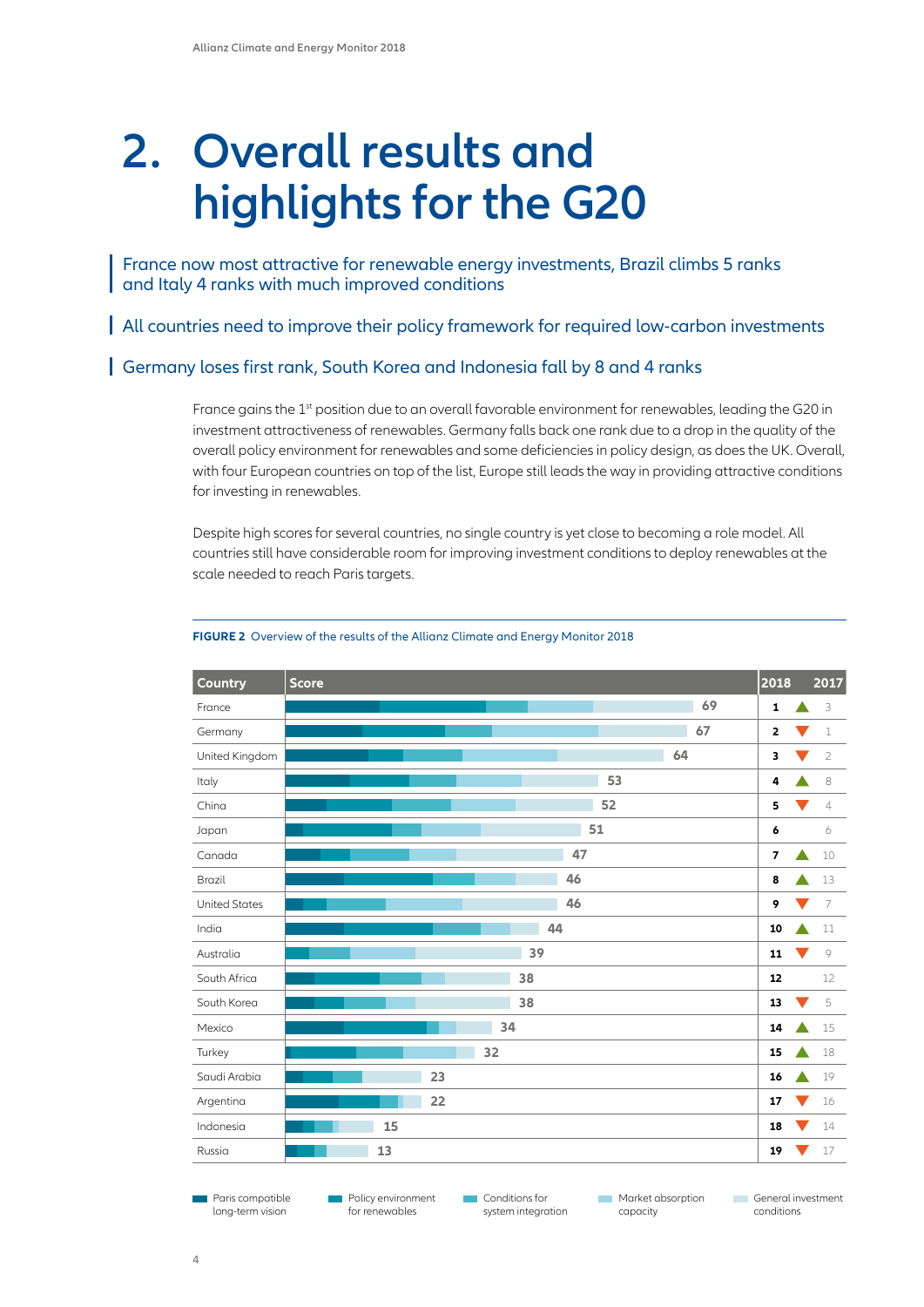Brazil improved its ranking significantly (from rank 13 to 8). The US, unsurprisingly, has fallen two ranks to 9 as a result of recent policy decisions issued from the federal government, drastically cutting down its support for renewable energy policies. Russia occupies the last place amongst the G20, while formerly lagging countries such as Saudi Arabia and Turkey have made small improvements, gaining rank 16 and 15 respectively.

#### Very few countries, like UK, France and Mexico follow a concrete and binding l long-term strategy

Governments are not following the ambition they set out in the Paris Agreement of 2015. Scientists now unequivocally agree that global CO<sub>2</sub> emissions have to be net-zero by 2050 to keep global warming below 1.5°C (IPCC, 2018). Yet among the G20, only Canada, France, Germany, Mexico, the UK and the US formally submitted a long-term decarbonization strategy that extends to 2050 to the United Nation's body responsible for climate change issues (UNFCCC). Of these, only the UK's strategy proposes a full decarbonization of the power sector. The current US government no longer supports its own strategy, after stating its clear intention to withdraw from the Paris Agreement in 2017.

Ambition of national targets for renewable energy fall short of decarbonization of the power sector needed to live up to the Paris Agreement in most countries (see Figure 3), with only Germany, France, Brazil and Argentina planning sufficient annual renewable installations. Additionally, most countries only have a medium-term vision with regards to renewables expansion, with targets rarely extending beyond 2025 or 2030. Consequently, these conditions may make a timely energy transition difficult for the majority of G20 countries.



**FIGURE 3** Comparison of yearly renewable energy uptake in G20 countries according to country targets and needs for complete decarbonization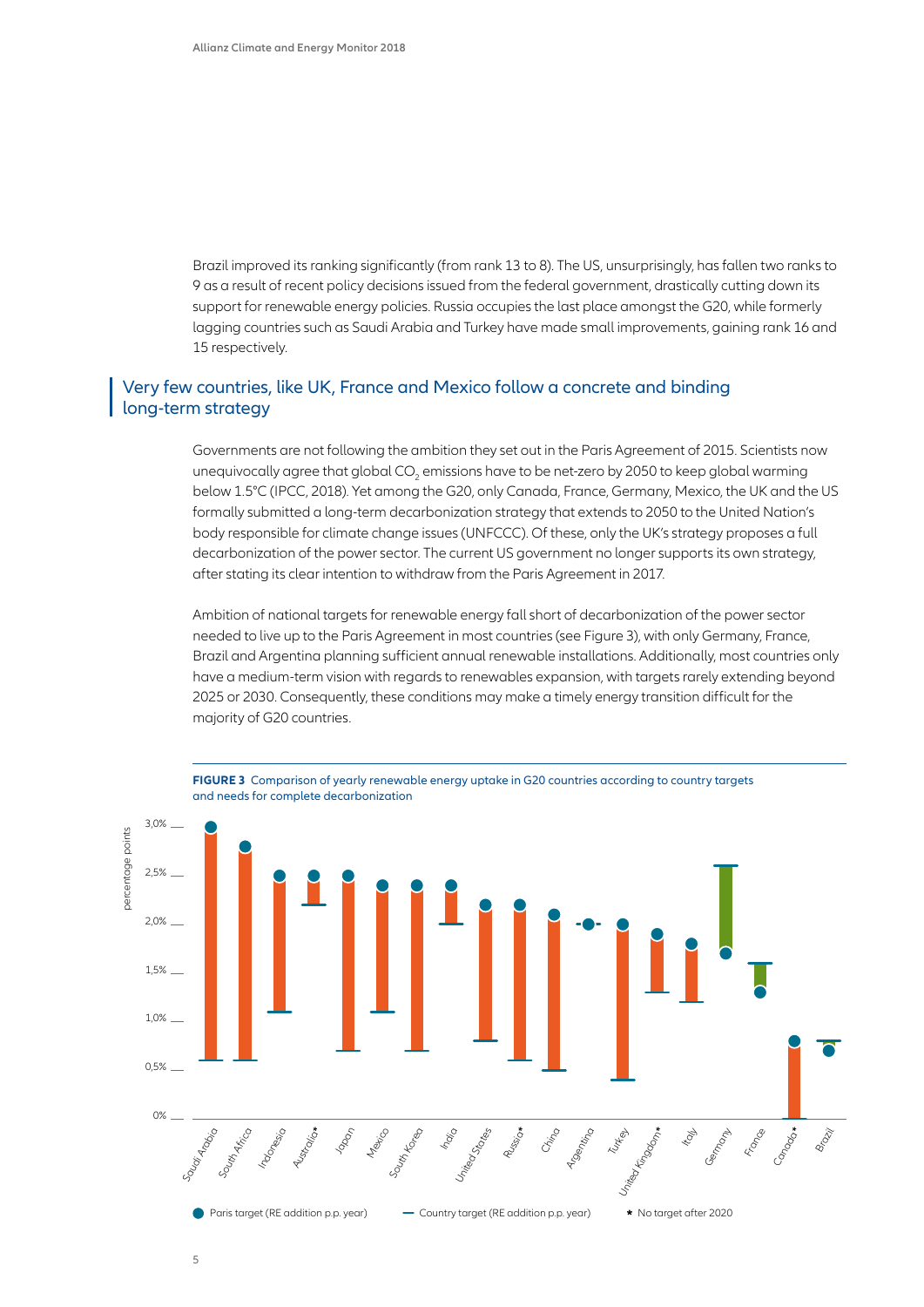#### Previous stragglers like Saudi Arabia and Turkey are improving their policy environment, while some developed countries such as Australia and the US still have not taken charge

In 2017, many G20 countries continued to improve the design of their direct policies in support of renewables. Some countries that were seen as stragglers in previous years are now taking steps to improve their policy portfolios. Notable mentions include the Argentinian government's push for renewables through its RenoVar auctioning scheme, the successful start of Saudi Arabian renewable auctions which obtained highly competitive bids, and the launch of the Turkish YEKA auctioning scheme that jumpstarted renewable deployment. On the other hand, the US and Australia continue to decrease federal support despite having more mature markets and experienced institutions in place.

#### Direct support policies for renewables are strong in many countries such as France, India, Brazil and Japan but all countries can improve certainty of policy signals and administrative procedures

Many G20 countries (e.g. China, Germany, India, Brazil, Japan and France) have a comprehensive framework of direct support policies, such as feed-in-tariffs (FiTs), auctions and renewable purchase obligations and financial support policies for all relevant renewable energy technologies. But all countries have room to improve the creation of effective policies and the provision of certainty to attract investments. This would include uninterrupted policy support, clear administrative procedures, ensuring realization of projects and use of the produced electricity (see Figure 4).

|                    |                                            |        | <b>Direct support policies</b> |                |                |         |             |      |        |                |                |             |        |           |              |           |     |             |          |        |     |        |            |
|--------------------|--------------------------------------------|--------|--------------------------------|----------------|----------------|---------|-------------|------|--------|----------------|----------------|-------------|--------|-----------|--------------|-----------|-----|-------------|----------|--------|-----|--------|------------|
|                    |                                            |        |                                |                | very high      |         |             | high |        |                |                |             | medium |           |              |           | low |             |          |        |     |        |            |
|                    |                                            | France | India                          | Brazil         | Japan          | Germany | China       |      | Mexico | S. Africa      | Turkey         | Italy       |        | Argentina | Saudi Arabia | Australia |     | $\leq$      | S. Korea | Canada | USA | Russia | Indonesia  |
|                    | Combined rank                              | 1      | $\overline{2}$                 | $\overline{2}$ | $\overline{2}$ | 5       | 9           |      | 5      | $\overline{7}$ | $\overline{7}$ | 10          |        | 11        | 13           | 16        |     | 12          | 13       | 15     | 16  | 18     | 19         |
|                    | Combined score                             | 60     | 50                             | 50             | 50             | 45      | 35          |      | 45     | 38             | 38             | 34          |        | 23        | 18           | 13        |     | 21          | 18       | 15     | 13  | 9      | 5          |
| Ensure realization | Medium term certainty<br>of policy signals |        |                                |                |                |         |             |      |        |                |                |             |        |           |              |           |     |             |          |        |     |        |            |
|                    | Streamlined administrative<br>procedures   |        |                                |                |                |         |             |      |        |                |                |             |        |           |              |           |     |             |          |        |     |        |            |
|                    | Ensuring project<br>realization            |        |                                |                |                |         |             |      |        |                |                |             |        |           |              |           |     |             |          |        |     |        |            |
|                    | Ensuring use of<br>produced electricity    |        |                                |                |                |         |             |      |        |                |                |             |        |           |              |           |     |             |          |        |     |        |            |
|                    |                                            |        |                                | 81-100 score   |                |         | 61-80 score |      |        |                |                | 41-60 score |        |           |              |           |     | 21-40 score |          |        |     |        | 0-20 score |

#### **FIGURE 4** Policy environment for renewables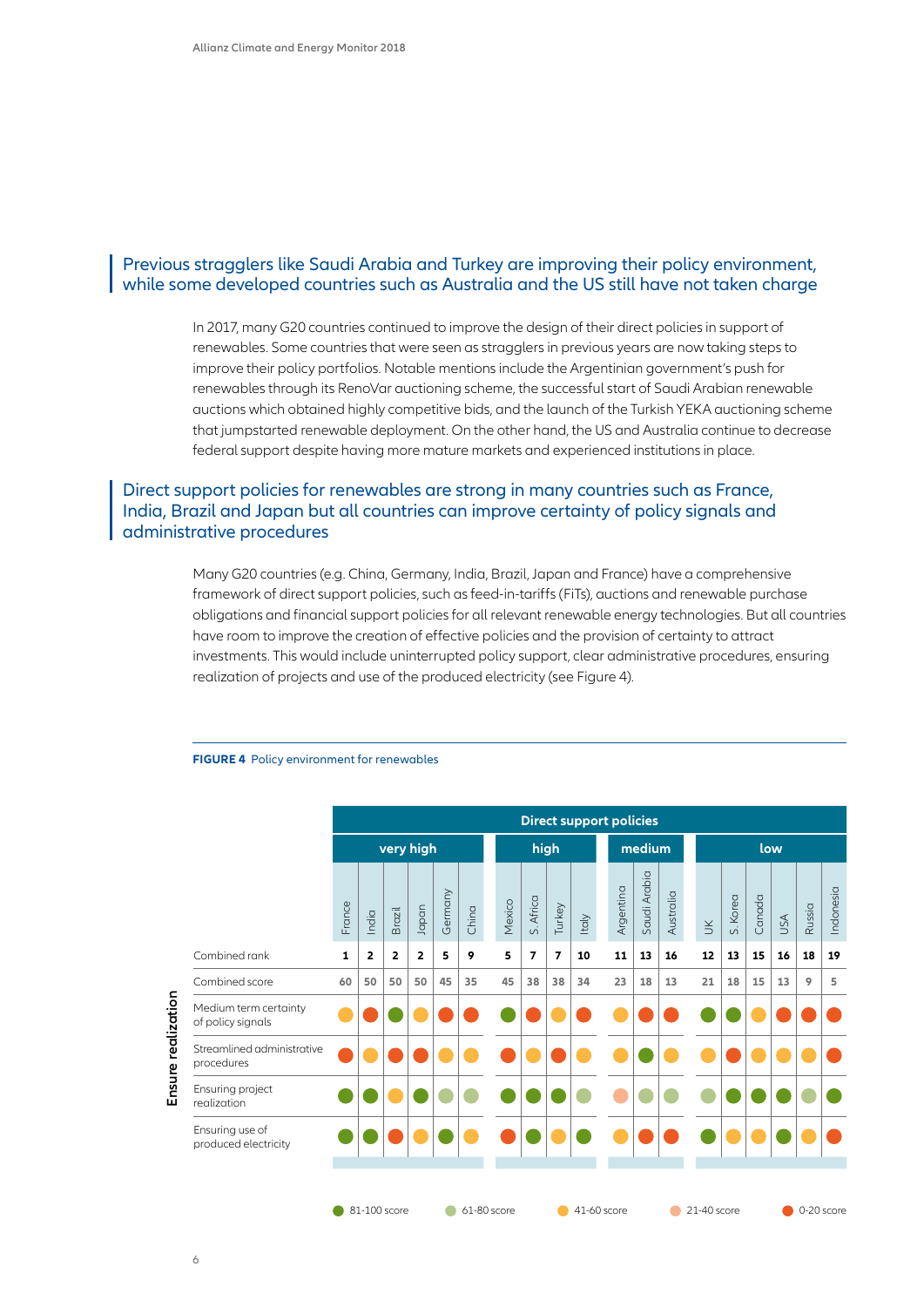### **Major challenges in G20 countries**

#### Widespread shift of policy schemes towards auctioning demands high transparency to avoid uncertainty for investors

Countries central to the global energy transition, such as China, Germany and Japan are currently in the middle of changing their long-standing policy support for renewables – a shift mostly away from subsidies (e.g. FiTs) to market-based instruments (e.g. competitive auctions, quotas with renewable energy certificate trading). However, this transition must be carried out in a very transparent way to limit policy risks for investors and avoid imperfect policies which impact energy deployment.

#### Implementation shortfalls like in China, India and Germany reduce attractiveness

The presence of a policy framework does not necessarily translate into effective uptake of renewables. We found a range of implementation related challenges that impact the mid-term certainty of policy signals for an investor. These include: on-and off-policy support (e.g. in Australia, US, Germany); suboptimal enforcement of a support policy (e.g. China, South Africa); regressive policy design (e.g. Indonesia) and non-policy related fluctuations influencing uptake (e.g. India).

#### Political push for renewables lacking especially in Australia and the US

Lack of policy support is not only due to limitations in policy design, in some countries it is the political will that is missing. The most prominent examples include the US, where the federal government is vocally opposing renewables and imposed an import tariff for solar cells and Australia which is heading towards a policy cliff-edge, meaning there will be no policy support for renewables after 2020.

#### Basic policies for integrating variable renewables into the power system exist in many G20 countries but strong headwinds await

Resounding evidence now exists on the need for, and ways and means by which the power system should adapt to an increasing share of variable renewables such as solar and wind (IEA, 2017; IRENA, 2018b). Three elements are important for integration of renewables in the power system: first, developing balanced grid codes for safe and reliable operation of power systems with increasing shares of variable renewables without limiting their deployment (IRENA, 2016) and avoid curtailment of power produced from renewables. Second, policies for managing power demand (demand-side management); and third, policies for building energy storage systems and/or flexible supply to balance the grid during times of high demand and flatten out spikes.

**FiT:** An incentive mechanism which includes a fixed price per kWh, a purchase agreement and a grid interconnection (Huenteler, 2014).

**Auction:** A competitive bidding process for procuring electricity (MWh) or capacity (MW) from renewable energy. The winning bidder will be realizing their project at the price of theid (IRENA, 2015).

**Curtailment:** The involuntary reduction in output for electricity plants, due to the mismatch of generation and demand. Due to their variability, renewables are especially susceptible to curtailment. Hence, it is necessary to increase the grid's flexibility (NREL, 2015).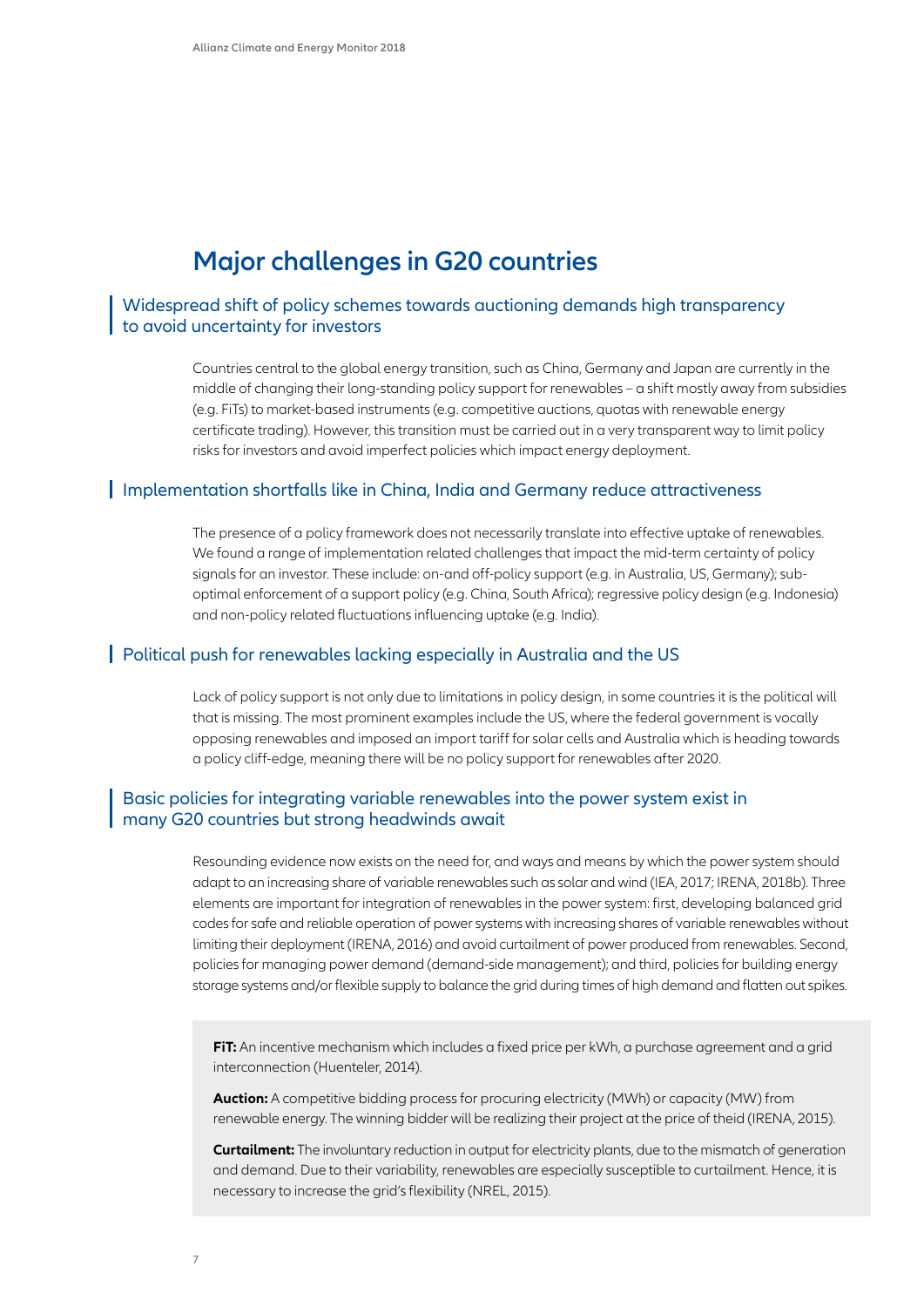Verifying the presence of policies towards these three elements, we found that many G20 countries already have some form of policies supporting storage systems and demand-side management. Nevertheless, most countries have not yet explored all possible options to improve grid flexibility and some (5) are still lacking basic measures or standards addressing variable renewable energy in their grid codes.

#### Major show stoppers and makers for the attraction of renewable energy investments in the G20

| <b>Showstoppers</b>                                                                                                                                                                  | <b>Country</b>        | <b>Showmakers</b>                                                                                             |
|--------------------------------------------------------------------------------------------------------------------------------------------------------------------------------------|-----------------------|---------------------------------------------------------------------------------------------------------------|
| - Re-negotiation of already awarded concessions<br>- Underbidding of tenders<br>- Local resistance to renewables                                                                     | <b>France</b>         | + Working Feed-in-Premium scheme<br>+ Long-term vision that is largely Paris compatible                       |
| - Uncertainty about additional auctions<br>- Unintended design feature of auction causes wind<br>construction stop for two years                                                     | Germany               | + Auctions are well administered<br>+ High market absorption capacity                                         |
| - Lack of policy support beyond 2020<br>Solar PV market collapse due to policy change<br>- Uncertainty of Brexit                                                                     | <b>United Kingdom</b> | + Well-functioning offshore wind policy<br>+ Mature private sector                                            |
| - Uncertainty around the new wind-solar auctioning scheme                                                                                                                            | Italy                 | + Support for onshore and offshore wind through FiT schemes                                                   |
| - Delay in subsidy disbursement<br>- Subsidy (FiT) cut-back without full roll-out of the REC scheme                                                                                  | China                 | + Strong interest in continued support for renewable<br>deployment and grid integration                       |
| - Underbidding of auctions<br>- Burdensome administrative process                                                                                                                    | Japan                 | + The existing renewable purchase obligation covers all<br>technologies                                       |
| - No coherent policy framework on the national level                                                                                                                                 | Canada                | + Some states show strong support for renewables                                                              |
| - Strenuous administrative procedures for project development                                                                                                                        | <b>Brazil</b>         | + Well-designed auctioning scheme                                                                             |
| Federal rollback of support policies<br>- High political uncertainty                                                                                                                 | <b>United States</b>  | + Strong support in some states, decentralized grid structure,<br>high presence of renewable energy companies |
| - Lack of clarity on import duties<br>- Limited enforceability of RPOs                                                                                                               | India                 | + Continued policy reliability and support<br>+ Expected increase in RE target                                |
| - RE target cliff-edge in 2020                                                                                                                                                       | Australia             | + Ambitious regional targets and well-functioning auctions                                                    |
| - Political uncertainty                                                                                                                                                              | <b>South Africa</b>   | + Well-structured auctioning design                                                                           |
| - Low ambition of renewable targets/policies<br>- Rigid market structure                                                                                                             | South Korea           | + Strong focus on smart grid systems                                                                          |
| Delay in renewable energy deployment<br>- Lack in support to ensure grid integration                                                                                                 | Mexico                | + Comprehensive policy scheme                                                                                 |
| Hefty licensing fees strengthen unlicensed deployment<br>- Strong local content requirements                                                                                         | <b>Turkey</b>         | + Recently started auctioning scheme                                                                          |
| Policy support only for small renewable power plants<br>- High local content requirements, i.e. a high share of locally<br>manufactured production goods is necessary before bidding | Saudi Arabia          | + Well-communicated auctioning process<br>+ Comprehensive fiscal incentives to ensure investment              |
| - Auctioning specifications not ironed out                                                                                                                                           | Argentina             | + Political commitment of the new government                                                                  |
| - Newly lowered FiTs provides little to no incentive for<br>renewables                                                                                                               | Indonesia             |                                                                                                               |
| Lack of tax incentives<br>Incomplete implementation of the existing policy scheme                                                                                                    | <b>Russia</b>         |                                                                                                               |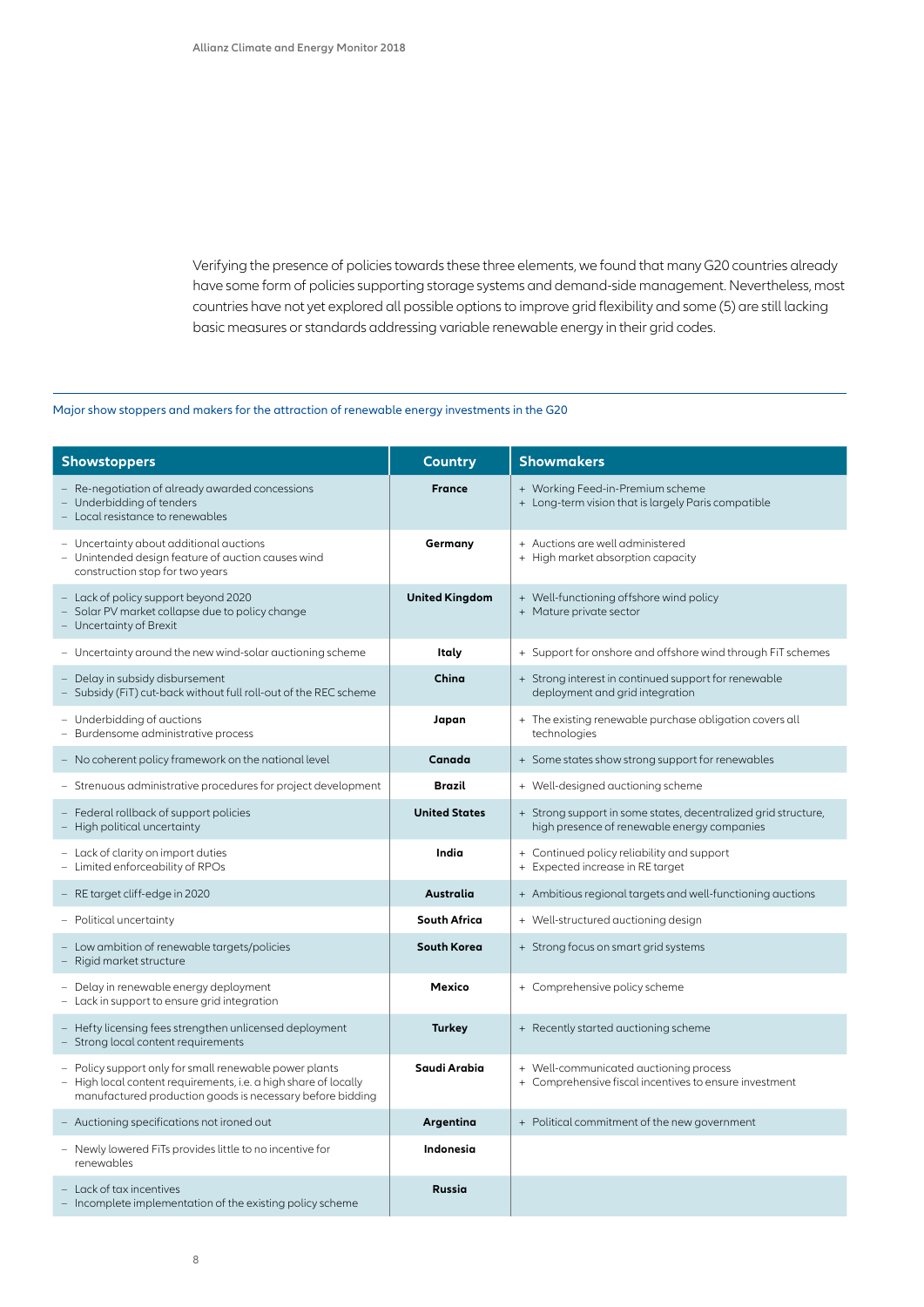### **Detailed results - Investment attractiveness 3.**

## **3.1 Paris-compatible long-term vision**

**FIGURE 5** Composition of the category 'Paris-compatible long-term vision'

|                                      | Decarbonization of the power system | 25% |
|--------------------------------------|-------------------------------------|-----|
| 20%                                  | Renewable energy ambition           | 25% |
| Paris-compatible<br>long-term vision | Coal/oil exit plan                  | 25% |
|                                      | Reliability of energy policy system | 25% |

The UK is the only country with a binding, ambitious and concrete long-term decarbonization **plan for its power sector, but its formal renewable energy targets do not extend beyond 2020.** 

#### Coal-phase out has been announced by France, Italy and the UK

This category looks at the ambition of national climate and renewable strategies in the long-term, taking as reference an energy transition aligned to the goals of the Paris Agreement. A long-term vision ensures investors of the long-term direction of government policies and helps them to define investment strategies and understand associated investment risks.

We consider four criteria for assessing the Paris-compatible long-term vision: 1) presence of a binding, ambitious and concrete decarbonization strategy for the power system, 2) renewable energy ambition or a country's renewable energy generation targets against a path towards full decarbonization by 2050; 3) coal and oil exit plans; 4) reliability of renewable energy policy support.

Most countries are yet to chart a decarbonization vision for their power sectors (Figure 7) and set course on a trajectory towards this vision (Figure 3).

Very few countries (France, Italy and the UK) have already announced a coal phase-out, and only some countries (Canada, Germany and Mexico) are currently considering it. Germany has the highest share of coal out of the three (World Bank, 2018), thus the decision to phase-out coal would have the highest emission reduction impact on the domestic energy system. The political sentiment in the countries regarding renewables show that the highest political consensus, according to country experts, can be found in India, China, Mexico and South Korea. The lowest consensus, unsurprisingly, is in the US, Australia and Turkey.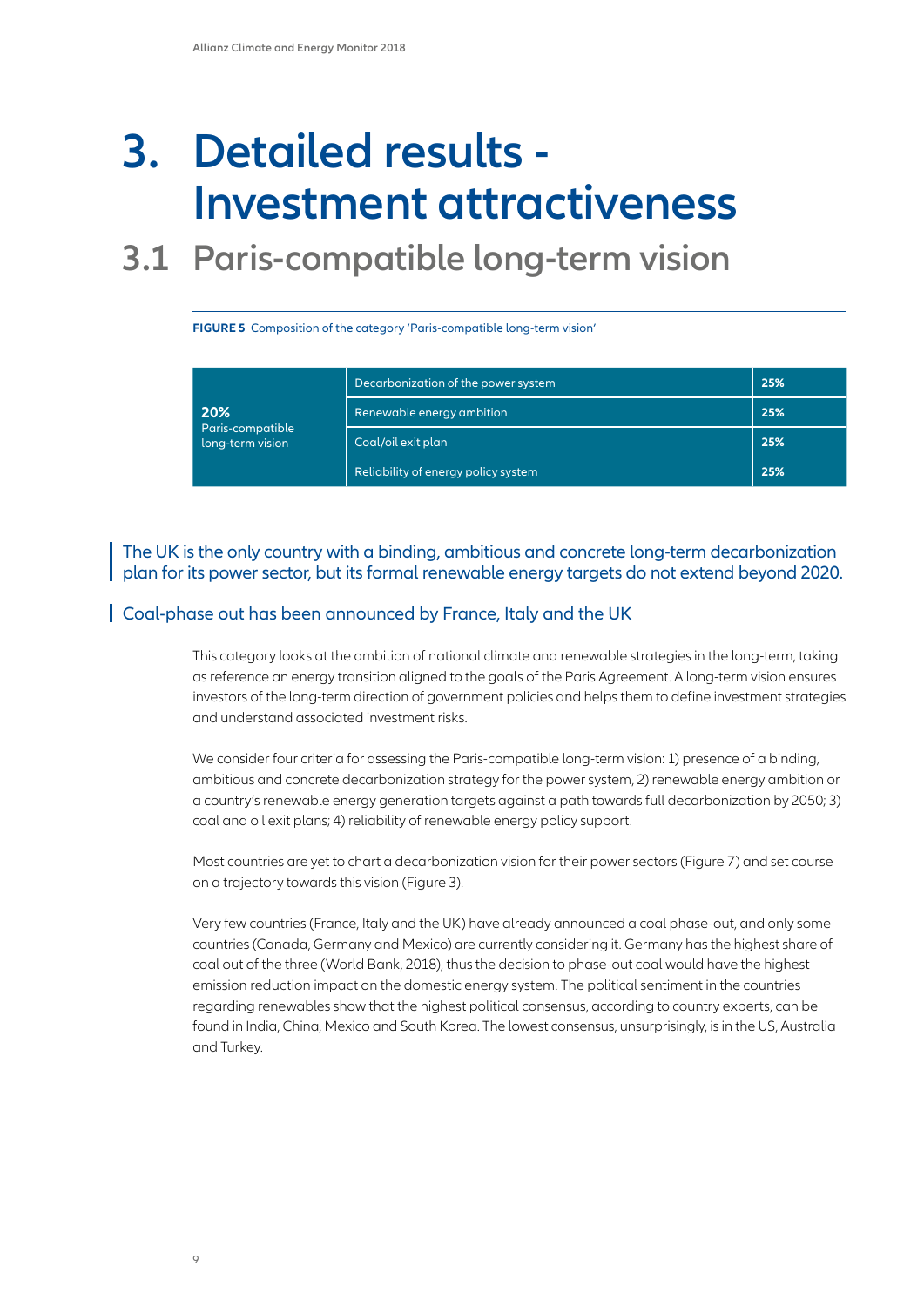

#### **FIGURE 6** Results for 'Paris-compatible long-term vision'

Decarbonization plan for the power system **Renewable energy ambition** 

Coal and oil exit **Reliability of renewables policies** 

**FIGURE 7** Long-term low-emission development strategies in G20 countries<sup>1</sup>

**Binding long-term 2050 strategy Concrete Concrete Concrete Concrete Concrete Concrete Concrete Concrete Concrete Concrete Concrete Concrete Concrete Concrete Concrete Concrete Concrete Concrete Concrete** France Mexico Germany **Ambitious** UK Canada

#### **Strategy extending beyond 2020 but not to 2050**  Argentina

Brazil China India Italy Indonesia Japan Saudi-Arabia South Africa South Korea

#### **No policy after 2020**

USA Australia Russia

**1** Binding because a long-term low-emission strategy is submitted to UNFCCC, concrete because intermediate targets and sector roll-outs are defined, ambitious because a full decarbonization by 2050 is planned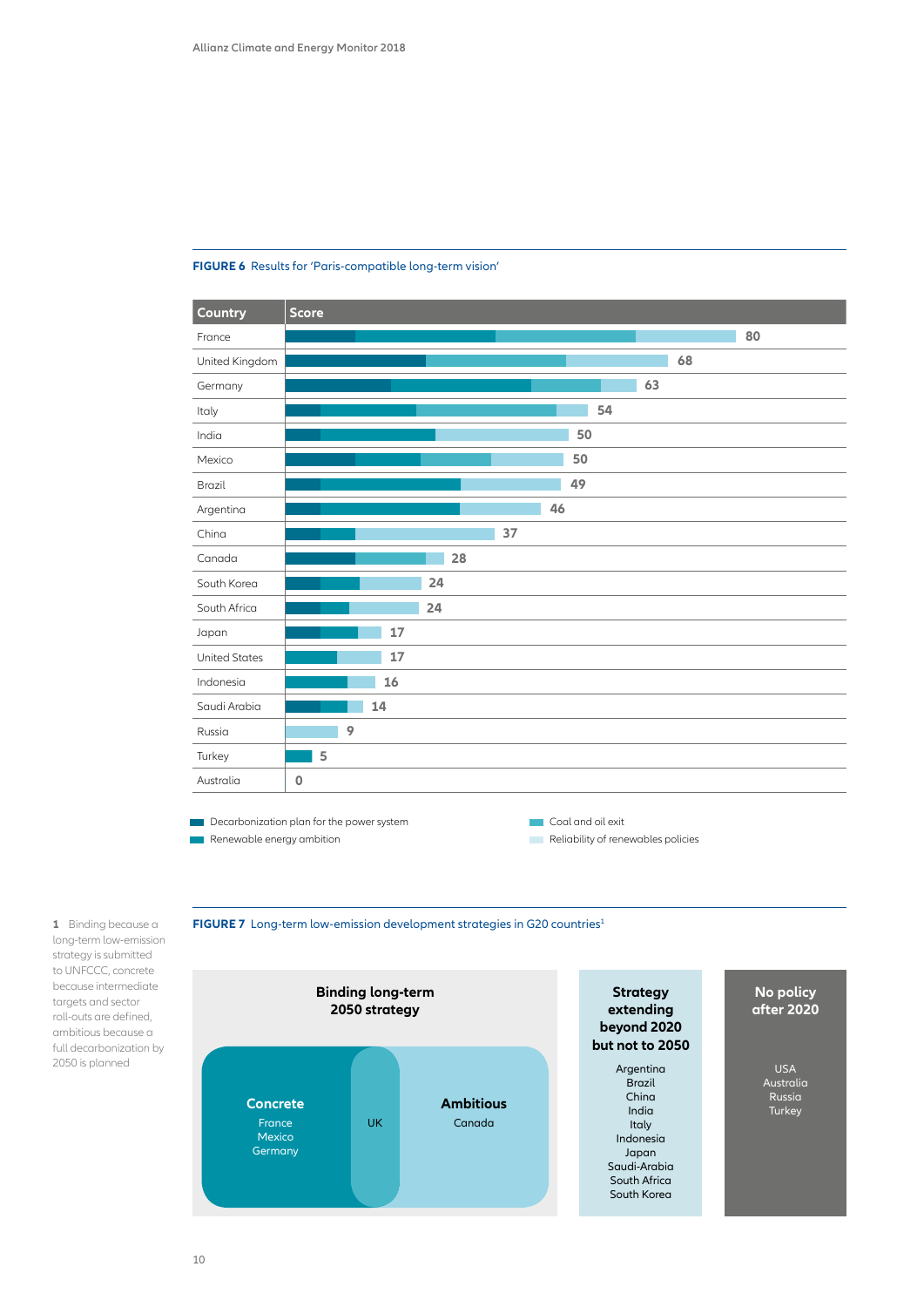## **3.2 Policy environment for renewables**

**FIGURE 8** Composition of the category 'Policy environment for renewables'

| 30%                                  | Direct support - Direct support policies per technology, Financial and<br>fiscal incentives                                                                      | multiplied<br>with below |
|--------------------------------------|------------------------------------------------------------------------------------------------------------------------------------------------------------------|--------------------------|
| Policy environment<br>for renewables | Factors ensuring realization - Mid-term certainty of policy signals,<br>Administrative procedures, Ensuring realization, Ensuring use of<br>produced electricity | multiplied<br>with above |

#### No country gets a high overall score for its policy environment for renewables because investment realization is constrained by policy signals and administrative procedures

#### Positive developments in lower-ranking countries such as Saudi Arabia and Argentina

A favorable policy environment for renewables sets the groundwork for any investment in renewables, since it defines the conditions for successful project execution. Our assessment considers two indicators. First, the presence of a comprehensive package of direct support policies and financial incentives to promote deployment of renewables (*direct support*). Second, policy specific factors ensuring realization of projects (*ensuring realization*) − these include: mid-term certainty of policy signals, presence of streamlined administrative procedures for permitting, factors ensuring the renewable energy plants are set up on time (e.g. pre-defined realization period, pre-qualification requirements and effective penalties if timelines are not met) and factors that ensure the generated power is used (e.g. presence of priority dispatch for renewables and compensation in case of curtailment).<sup>2</sup>

**2** Please note that the scores in this category cannot be directly compared to last year's edition due to improvements made to the method. Please refer to the accompanying technical note for details.

No country scored highly in this category, partly because of lower scores on factors that ensure investments are realized smoothly. First of these factors is the regularity and predictability of policy support in a country or what we call mid-term certainty of policy signals. According to our assessment, a range of factors lowered the certainty of policy signals in countries. These were:

- on and off-policy support, e.g. federal level ambition in Australia and the US and delay of onshore and offshore wind auctions, no new tenders in the pipeline for offshore wind until 2021 in Germany;
- sub-optimal enforcement of a support policy, e.g. non-payment of FiT subsidies in China and lack of follow-through on awarded contracts in South Africa;
- regressive policy design, e.g. effective lowering of FiT support under Indonesia's new regulation on tariff setting for renewables
- non-policy related fluctuations affecting uptake, e.g. confusion persisted throughout 2017 on import duties on solar panel components in India or delays in approval of Italy's new support scheme within the country and at the EU level.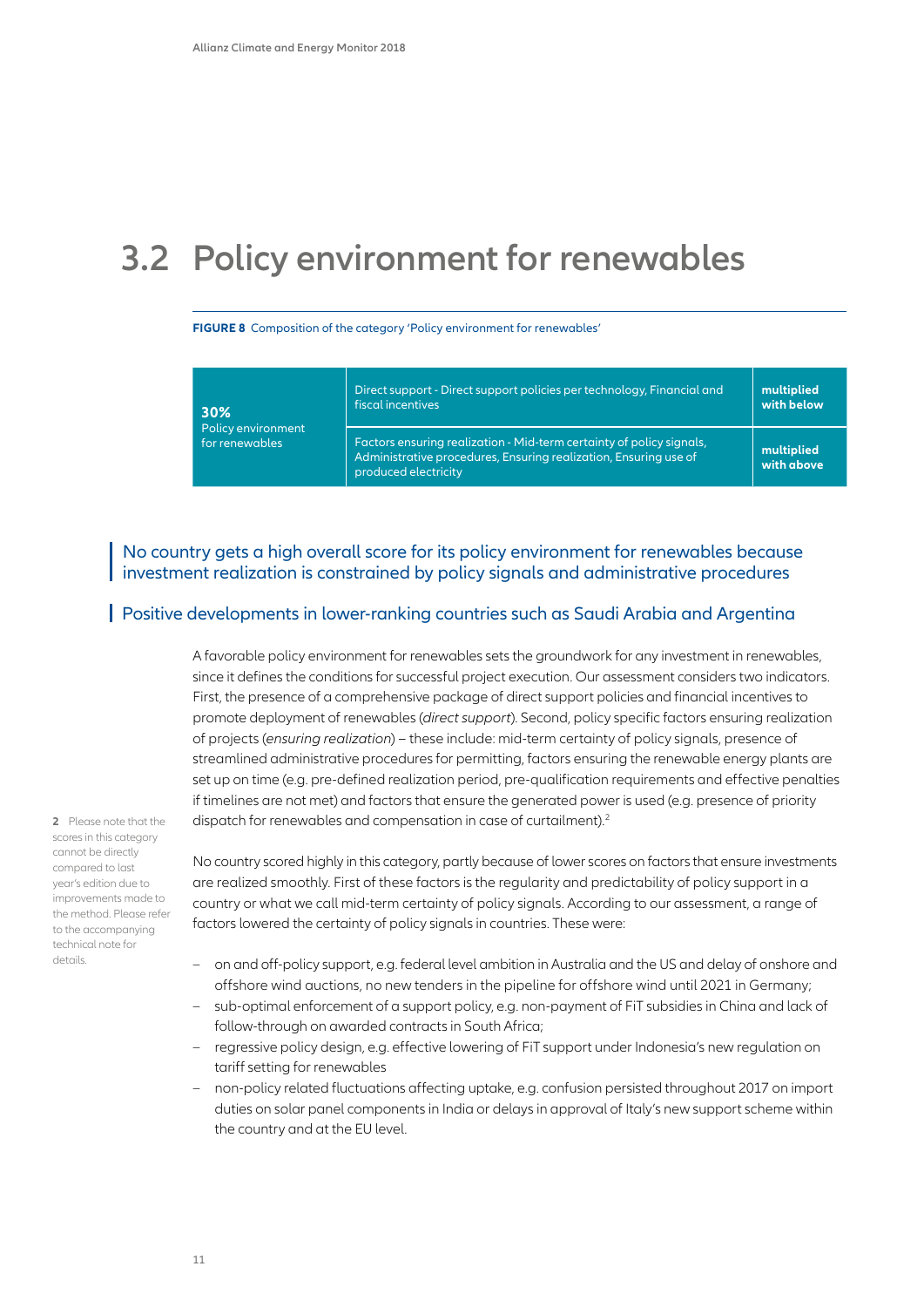#### **FIGURE 9** Results for 'Policy environment for renewables'

|                    |                                            |        | <b>Direct support policies</b> |                |              |         |             |  |        |                |                |             |  |           |              |           |    |        |             |        |     |        |            |
|--------------------|--------------------------------------------|--------|--------------------------------|----------------|--------------|---------|-------------|--|--------|----------------|----------------|-------------|--|-----------|--------------|-----------|----|--------|-------------|--------|-----|--------|------------|
|                    |                                            |        | very high                      |                |              |         |             |  | high   |                |                |             |  | medium    |              |           |    | low    |             |        |     |        |            |
|                    |                                            | France | India                          | Brazil         | Japan        | Germany | China       |  | Mexico | S. Africa      | Turkey         | Italy       |  | Argentina | Saudi Arabia | Australia |    | $\leq$ | S. Korea    | Canada | USA | Russia | Indonesia  |
| Ensure realization | Combined rank                              | 1      | 2                              | $\overline{2}$ | $\mathbf{2}$ | 5       | 9           |  | 5      | $\overline{7}$ | $\overline{7}$ | 10          |  | 11        | 13           | 16        | 12 |        | 13          | 15     | 16  | 18     | 19         |
|                    | Combined score                             | 60     | 50                             | 50             | 50           | 45      | 35          |  | 45     | 38             | 38             | 34          |  | 23        | 18           | 13        | 21 |        | 18          | 15     | 13  | 9      | 5          |
|                    | Medium term certainty<br>of policy signals |        |                                |                |              |         |             |  |        |                |                |             |  |           |              |           |    |        |             |        |     |        |            |
|                    | Streamlined administrative<br>procedures   |        |                                |                |              |         |             |  |        |                |                |             |  |           |              |           |    |        |             |        |     |        |            |
|                    | Ensuring project<br>realization            |        |                                |                |              |         |             |  |        |                |                |             |  |           |              |           |    |        |             |        |     |        |            |
|                    | Ensuring use of<br>produced electricity    |        |                                |                |              |         |             |  |        |                |                |             |  |           |              |           |    |        |             |        |     |        |            |
|                    |                                            |        | 81-100 score                   |                |              |         | 61-80 score |  |        |                |                | 41-60 score |  |           |              |           |    |        | 21-40 score |        |     |        | 0-20 score |

The second aspect that may impact investor interest is ease of processes in a country. Administrative procedures may severely restrict participation in an auction (AURES Consortium, 2017; del Río, 2017). Moreover, we found evidence of strenuous administrative procedures for renewable energy permitting in Brazil, France, Japan, Mexico, South Korea and Turkey.

Of the 16 G20 countries that conduct some form of competitive auctioning for renewables, a majority have some form of pre-qualification requirements (14), pre-define the timeframe in which projects must be completed (15) and set in place penalties in case of non-compliance (10) in place in place. Predefined realization periods, prequalification requirements and penalties are considered good practice to reduce the risk that awarded bidders do not realize their projects (AURES Consortium, 2017; del Río, 2017; Kreiss, Ehrhart and Haufe, 2017). The 'right' level of these safeguards depends on the context, however we found that in Brazil and Argentina, project delays have occurred despite these requirements, highlighting the importance of setting adequate requirements in place.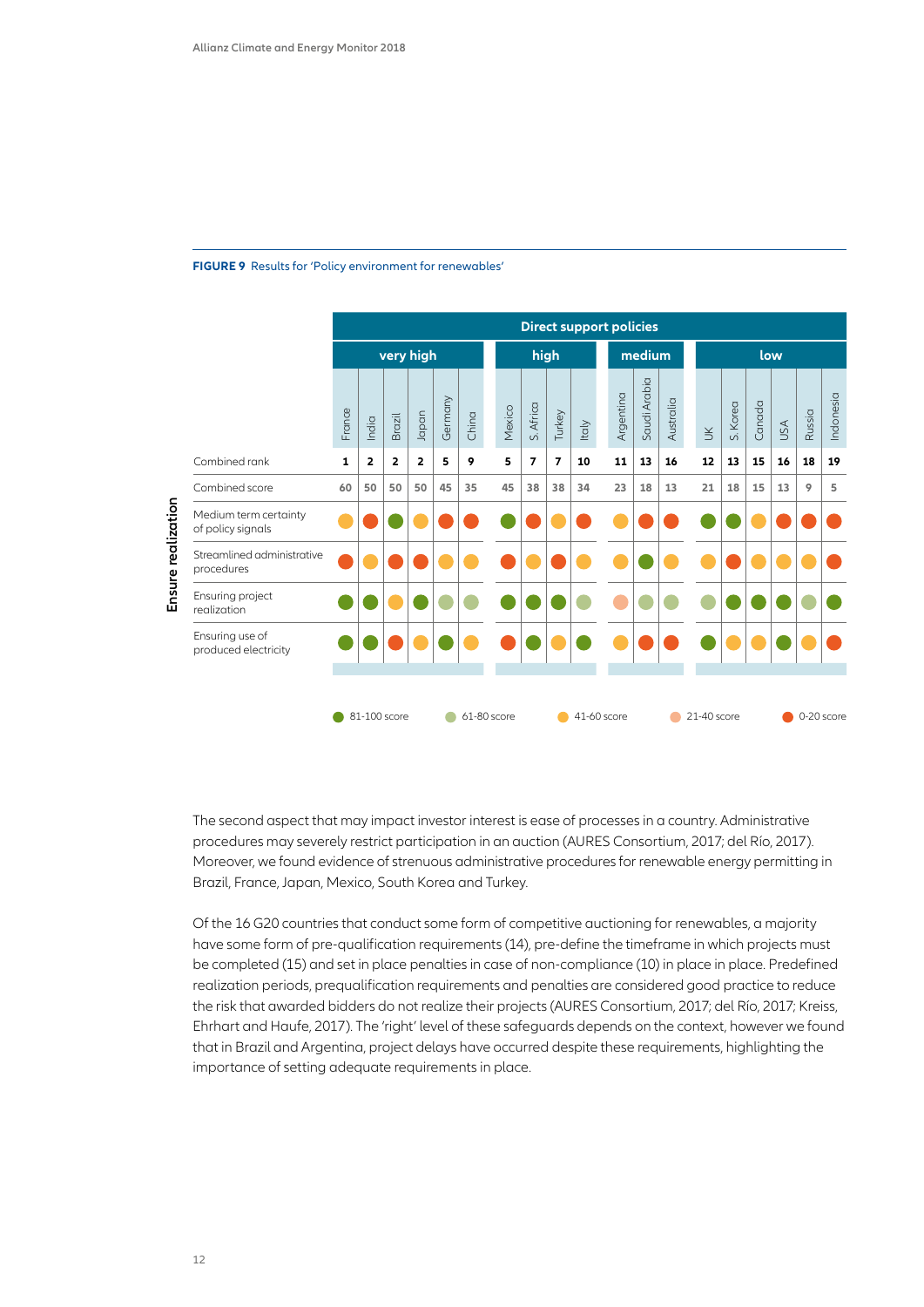Once a project is up and running, another uncertainty for investors can arise if the power generated from the plant is not used. To check countries' performance on this, we checked for presence of priority dispatch for renewables and compensation in case the generated power is curtailed. 14 of the 19 G20 countries give renewables a priority over conventional power for dispatch, but only 8 have some provision to compensate project developers in case the produced power is curtailed.

There has been some favorable development in the G20 as well, namely in the low-ranking Saudi Arabia, Argentina and Turkey, all of which conducted successful auctions in 2017. Others however, and especially the US, Australia and Indonesia, have drastically reduced their national efforts: The Australian government has announced to discontinue its national support policy along with its renewable energy target after 2020 (Murphy, 2018), showing a lack of political will. The US federal government displayed considerable opposition to the renewable energy industry, imposing import tariffs of 30% on solar cells in 2018 and with the national Environmental Protection Agency (EPA) announcing in 2017 that it would appeal the former administration's Clean Power Plan (EPA, 2017; USTR, 2018). However, in both the US and Australia, some states maintain comprehensive renewable energy support schemes, most notably California and South Australia. In Indonesia, the FiT scheme has been reformed in January 2017, reducing the effective tariff for renewables, especially for solar PV (CEEW, 2018).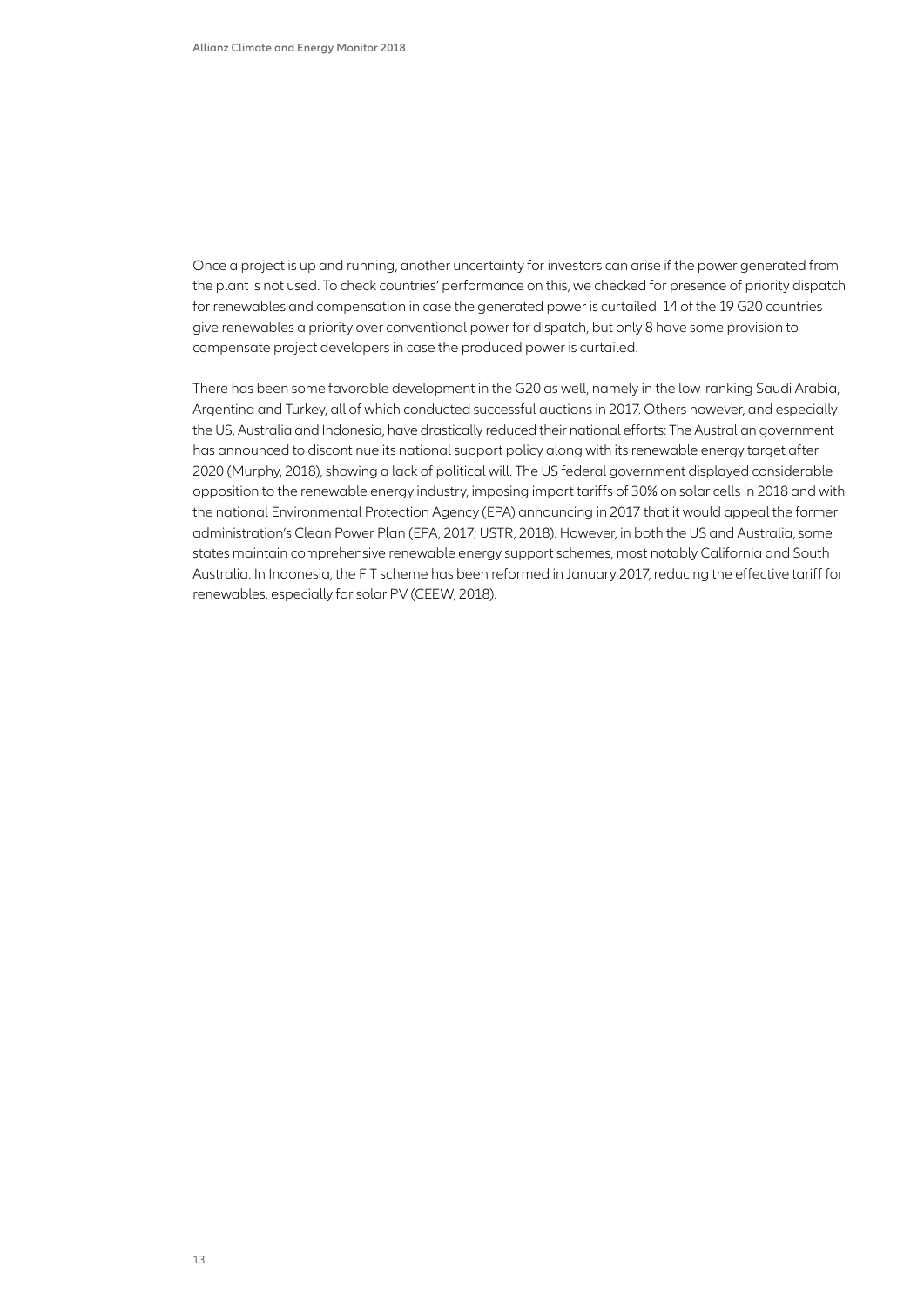## **3.3 Conditions for system integration**

**FIGURE 10** Composition of the category 'Conditions for system integration'

|                                                    | Variable renewable energy in grid codes                                    | 33% |
|----------------------------------------------------|----------------------------------------------------------------------------|-----|
| <b>10%</b><br>Conditions for system<br>integration | Storage promotion and flexible supply side policies                        | 33% |
|                                                    | Demand side policies - Regulatory and market based demand<br>side policies | 33% |

#### About 90% of G20 countries have some form of demand-side management policies in place

#### More than half of G20 countries have some form of policy support for storage systems

**3** We checked the presence of both regulatory demand-side management (DSM) policies (e.g. energy efficiency obligations and smart meter roll-outs) and marketbased DSM policies on dynamic power pricing (e.g. time-of-use pricing) **4** Based on World Bank's RISE index

The assessment on conditions for system integration is new this year to reflect a growing requirement for governments to plan for power systems with higher shares of renewables. The category assesses whether policies that support electricity storage and demand-side management<sup>3</sup> exist and if the codes of the grid operators in a country consider variable renewables<sup>4</sup>. It does not, however, evaluate the quality or implementation of those policies.

More than 50% of G20 countries already have some policies for storage promotion in place. This can be supplemented by other actors' active support and development for storage capacity. For example, Hyundai, a major South Korean corporation, announced in 2017 that it would install the world's largest storage grid battery in the country.

About 90% of countries have at least some form of demand-side management policies in place – 12 G20 countries have rolled out programs for smart meter installation, 10 have energy efficiency obligations and 9 have some policies on dynamic power pricing in place.

**Demand-Side Management** refers to technologies, actions and programs on the demand-side of energy meters that seek to manage or decrease energy consumption, in order to reduce total energy system expenditures or contribute to the achievement of policy objectives such as emissions reduction or balancing supply and demand. (Warren, 2015).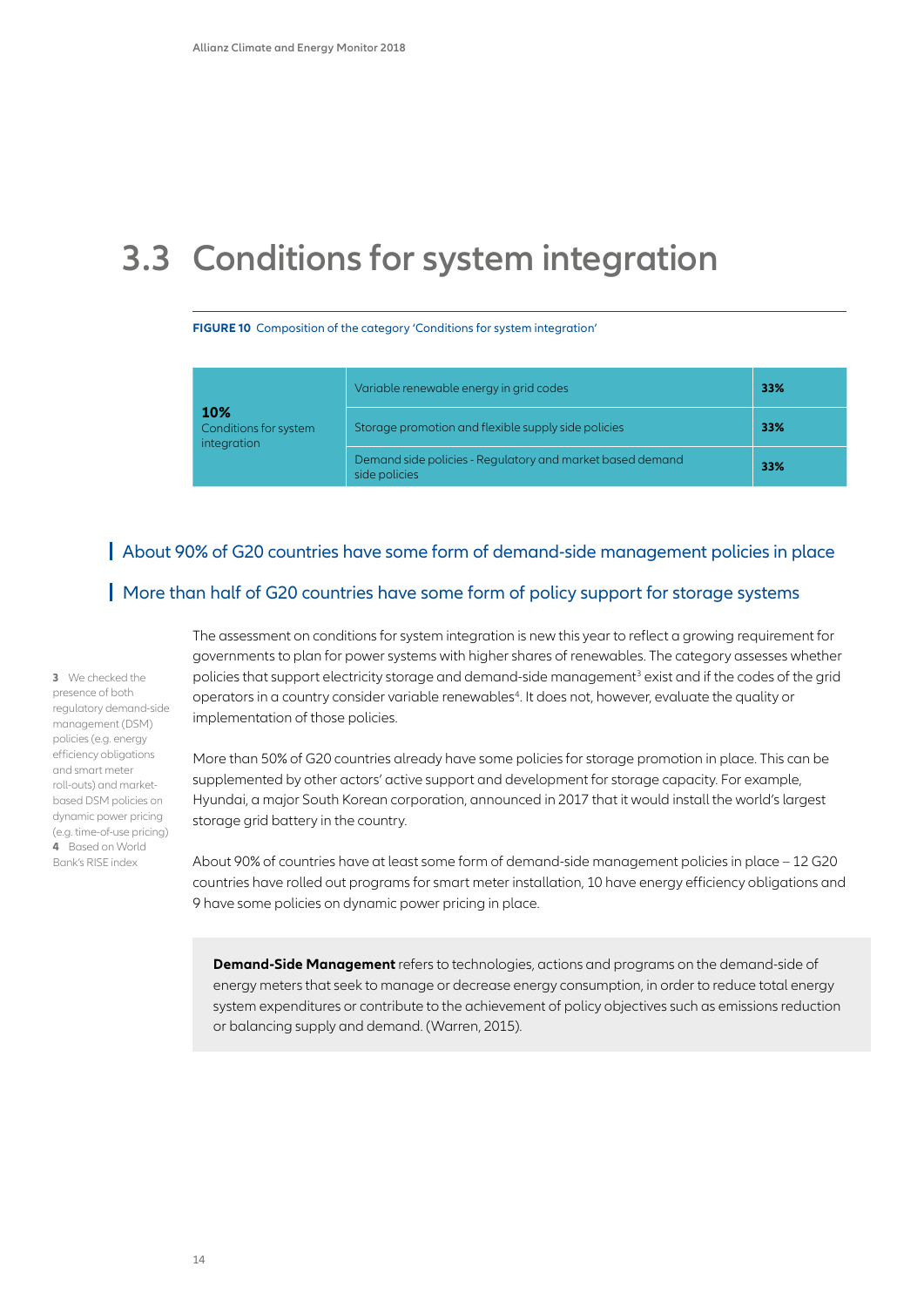|  |  |  |  | <b>FIGURE 11</b> Results for 'Conditions for system integration' |
|--|--|--|--|------------------------------------------------------------------|
|--|--|--|--|------------------------------------------------------------------|

| Country              | Score |    |    |    |    |    |
|----------------------|-------|----|----|----|----|----|
| Canada               |       |    |    |    |    |    |
| <b>United States</b> |       |    |    |    |    |    |
| United Kingdom       |       |    |    |    |    |    |
| China                |       |    |    |    |    |    |
| Turkey               |       |    |    |    |    | 83 |
| Italy                |       |    |    |    |    | 83 |
| India                |       |    |    |    |    | 83 |
| Germany              |       |    |    |    |    | 83 |
| France               |       |    |    |    | 67 |    |
| Australia            |       |    |    |    | 67 |    |
| South Africa         |       |    |    |    | 67 |    |
| South Korea          |       |    |    |    | 67 |    |
| <b>Brazil</b>        |       |    |    |    | 67 |    |
| Saudi Arabia         |       |    |    | 50 |    |    |
| Japan                |       |    |    | 50 |    |    |
| Indonesia            |       |    | 33 |    |    |    |
| Argentina            |       |    | 33 |    |    |    |
| Russia               |       | 17 |    |    |    |    |
| Mexico               |       | 17 |    |    |    |    |

System integration - grid codes System integration - storage promotion Demand side management policies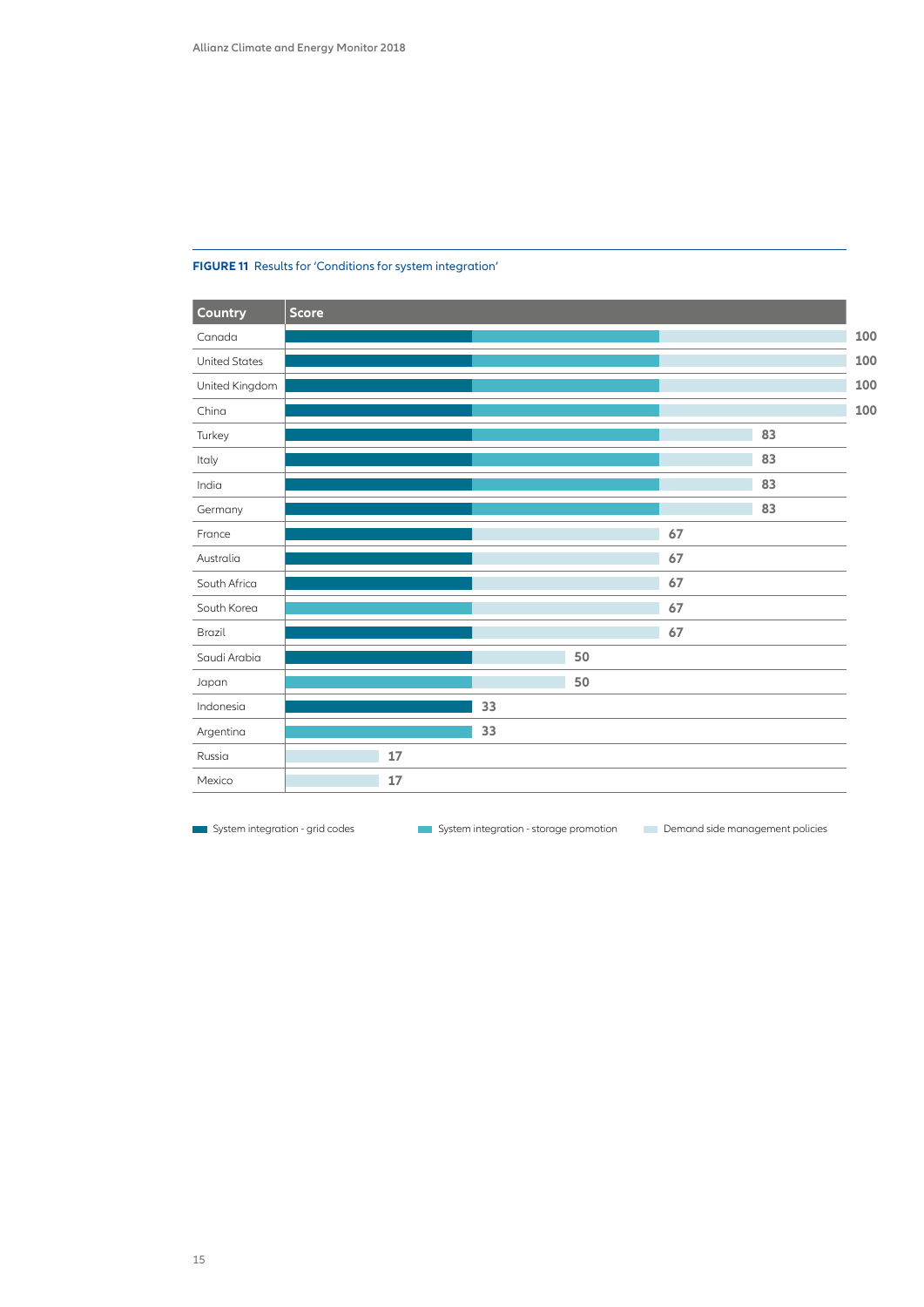## **3.4 Market absorption capacity**

**FIGURE 12** Composition of the category 'Market absorption capacity'

|                                             | Current level of activity in the installation of renewable energy                      | 40% |
|---------------------------------------------|----------------------------------------------------------------------------------------|-----|
| <b>20%</b><br>Market absorption<br>capacity | Prior experience with renewable technologies                                           | 40% |
|                                             | Presence of businesses for manufacturing and distribution of<br>renewable technologies | 20% |

#### India, Brazil, Turkey and China are continuously increasing the pace of solar PV capacity additions

#### Onshore and offshore wind capacity additions are lagging

The category 'market absorption capacity' assesses the current role of renewables in electricity production as well as new renewable capacity additions. Additionally, we assess the presence of large renewable energy companies<sup>5</sup>.

**5** As listed in the global stock index RENIXX. RENIXX index lists the 30 largest listed companies of the renewable energy industry worldwide by market capitalization

Some countries are continuously increasing the pace of new renewable energy capacity additions. For solar PV, the highest absolute capacity increase can be seen in emerging economies like India, Brazil, Turkey and China. Total new solar PV capacity additions in the G20 amounted to over 85 GW in 2017. In the UK, solar PV capacity additions have slowed down significantly, while still being higher than in many other developed G20 countries.

New capacity additions of wind power (both off shore and onshore) are lacking behind those of solar PV, with little more than 40 GW installed in G20 countries in 2017. Few countries go against this trend, with the UK, India and France adding most capacity. The highest capacity additions per capita can be found in Germany. However, this trend is likely to reverse as new wind installations significantly declined in 2018, with a further decline projected for 2019 and 2020 (BMWi, 2018).

Very few countries (Japan, Mexico and the US) decreased the pace of capacity additions for both solar PV and wind.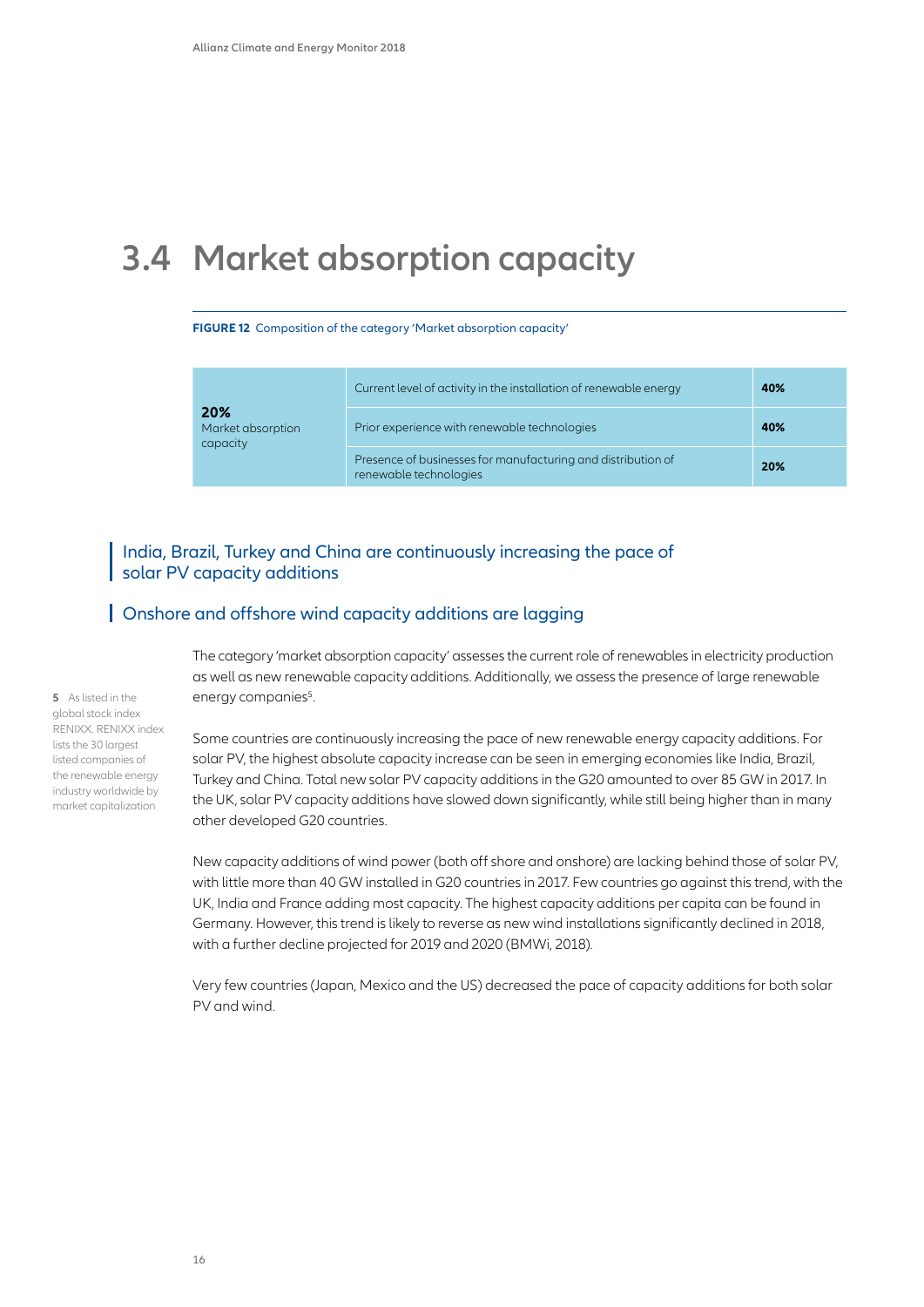Among the countries which attract most large listed renewable energy companies, we find again the US, Germany and the UK. China's increasingly favorable policy conditions for renewables also manifest in an increased presence of large renewable energy companies in the country.

#### **FIGURE 13** Results for 'Market absorption capacity'

| <b>Country</b>       | <b>Score</b> | 2018                    | 2017           |
|----------------------|--------------|-------------------------|----------------|
| Germany              | 89           | 1                       | $1\,$          |
| United Kingdom       | 80           | $\overline{\mathbf{2}}$ | $\overline{2}$ |
| <b>United States</b> | 64           | 3                       | 3              |
| China                | 57           | 4                       | 8              |
| Australia            | 56           | 5                       | $\overline{4}$ |
| Italy                | 53           | 6                       | $\overline{7}$ |
| France               | 53           | $\overline{7}$          | $\circ$        |
| Japan                | 51           | 8                       | 6              |
| Turkey               | 45           | 9                       | 11             |
| Canada               | 40           | 10                      | 5              |
| Brazil               | 36           | 11                      | 10             |
| India                | 27           | 12                      | 14             |
| South Korea          | 24           | 13                      | 12<br>v        |
| South Africa         | 19           | 14                      | 13<br>v        |
| Mexico               | 15           | 15                      | 15             |
| Indonesia            | 4            | 16                      | 16             |
| Argentina            | 3            | 17                      | 18             |
| Russia               | $\pmb{0}$    | 18                      | 17             |
| Saudi Arabia         | $\mathbf 0$  | 19                      | 19             |

**PRIOR** Prior experience with renewable technologies **Current activity with renewable installations** 

**Presence of major renewable energy companies**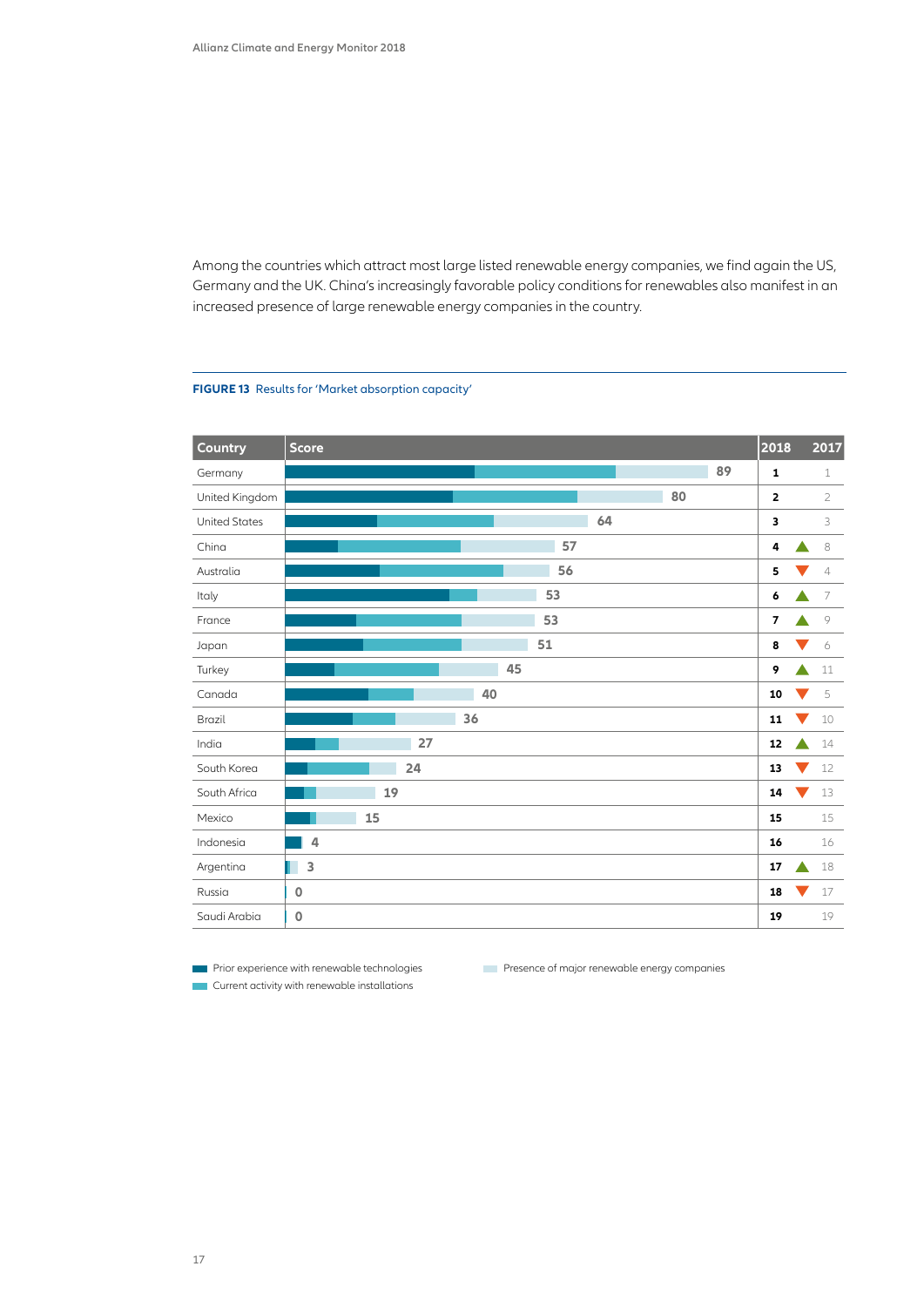2015 2016 2017



#### **FIGURE 14** Trends in renewable energy capacity installations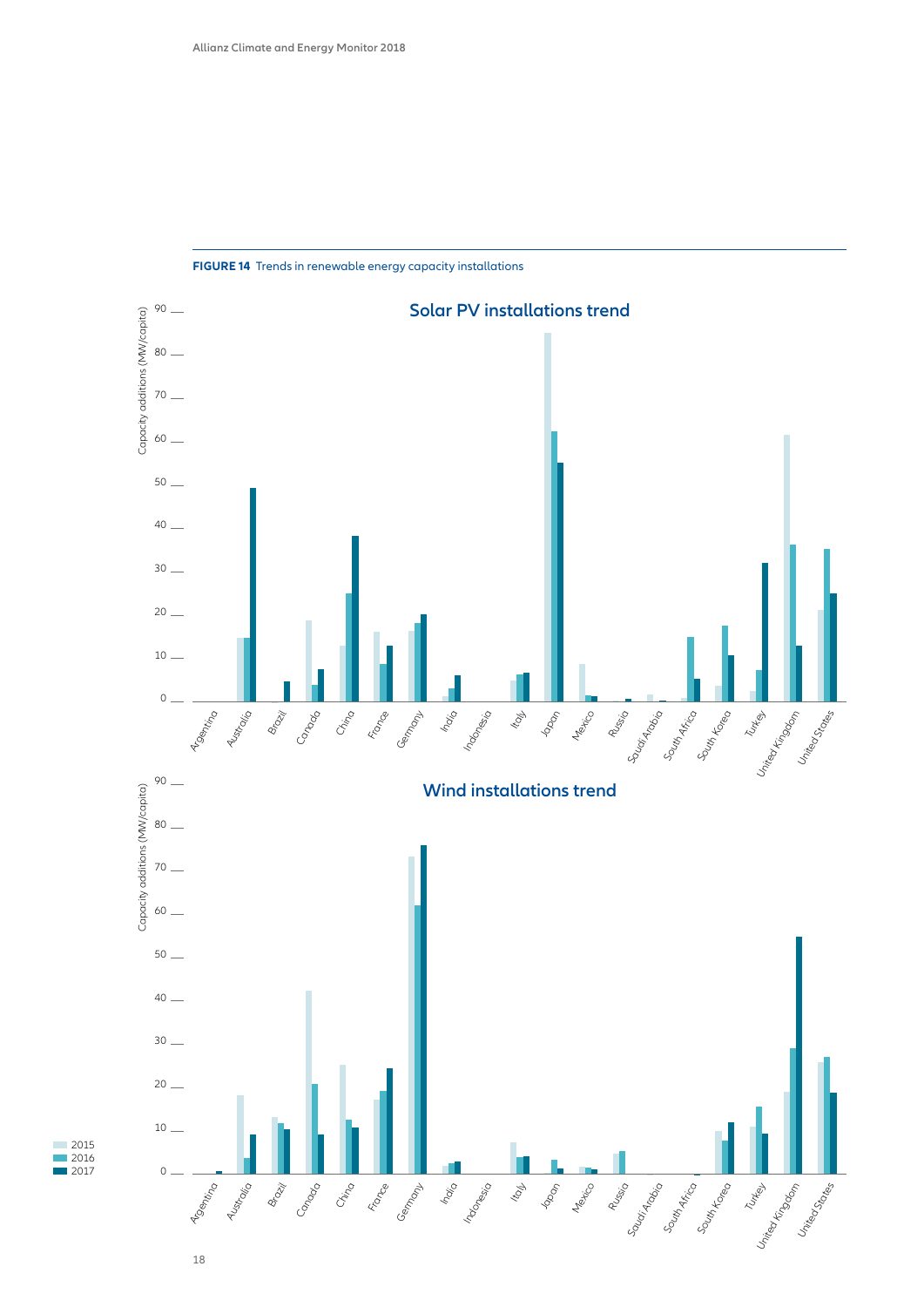## **3.5 General investment conditions**

**FIGURE 15** Composition of the category 'General investment conditions'

| 20%<br>General investment<br>conditions | Macroeconomic fundamentals - inflation forecast                                                                               | 33% |
|-----------------------------------------|-------------------------------------------------------------------------------------------------------------------------------|-----|
|                                         | Financial determinants - Depth of financial markets, Depth of financial<br>institutions                                       | 33% |
|                                         | Non-financial determinants - Openness to FDI, Ease of doing business,<br>Political stability, Regulatory quality, Rule of law | 33% |

#### | Non-OECD countries are catching up

This indicator looks at a country's general macroeconomic investment conditions, combining institutional qualities like rule of law or openness to foreign direct investments, financial market depth and the inflation forecast to give a picture of variables which can hinder renewable investments despite a suitable set of renewable energy policies. Here, OECD countries continue to lead, although Non-OECD countries are slowly improving.

Canada is leading the ranking this year, as its institutional settings and financial market capabilities both support investment security. Argentina still scores last among the G20 countries, mainly as a result of a high inflation rate and no depth of the financial sector. Nevertheless, its openness to FDI stays on a very high level, and political stability and rule of law improved significantly.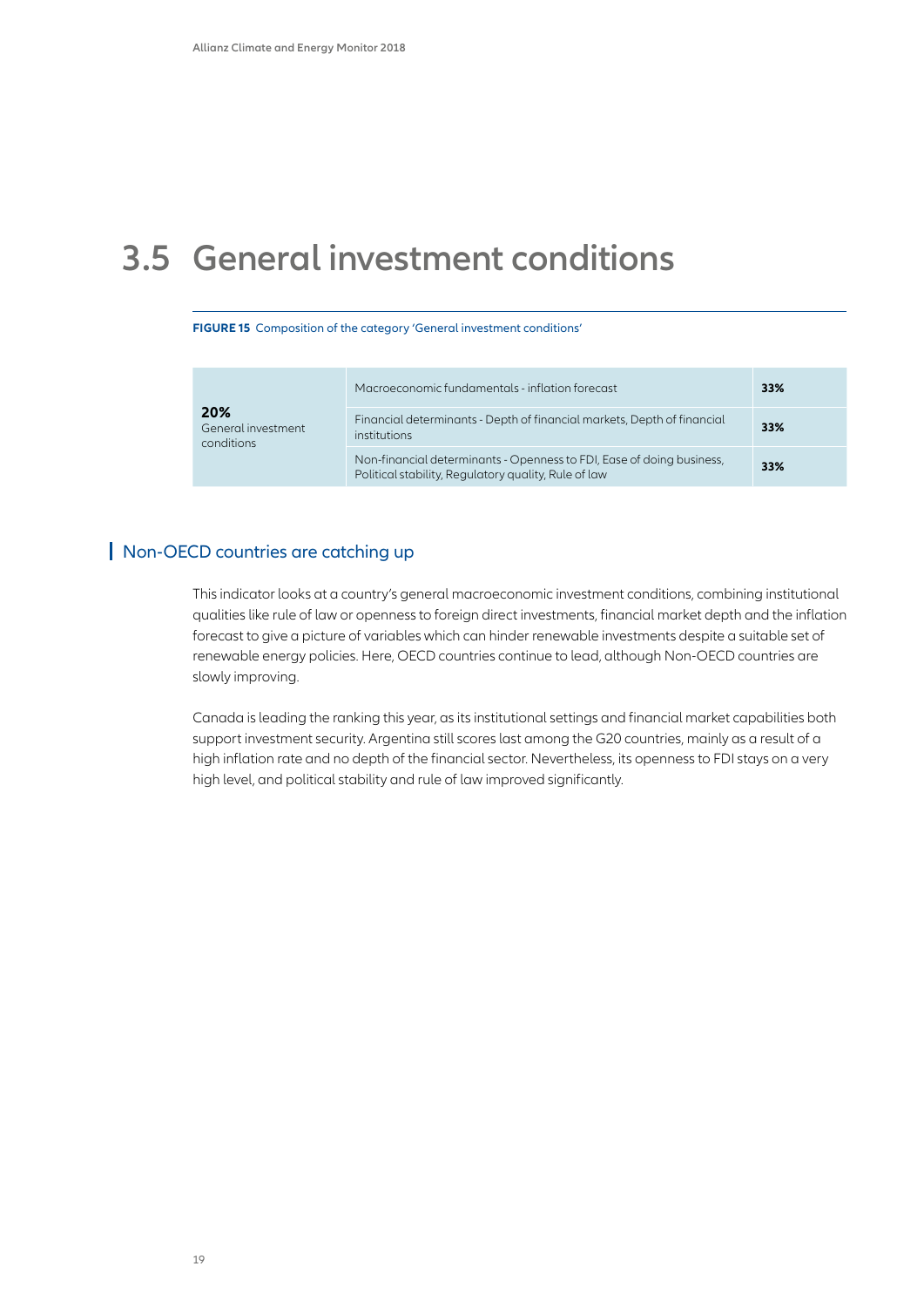| <b>Country</b>       | <b>Score</b> |    |    | 2018           | 2017           |
|----------------------|--------------|----|----|----------------|----------------|
| Canada               |              |    | 92 | 1              | 5              |
| United Kingdom       |              |    | 91 | $\overline{2}$ | $\mathbf{1}$   |
| Australia            |              |    | 89 | 3              | $\overline{4}$ |
| France               |              |    | 86 | 4              | $\overline{c}$ |
| Japan                |              |    | 86 | 5              | 3              |
| South Korea          |              | 80 |    | 6              | 6              |
| <b>United States</b> | 80           |    |    | $\overline{7}$ | $\overline{7}$ |
| Germany              | 75           |    |    | 8              | 8              |
| Italy                | 64           |    |    | 9              | 9              |
| China                | 63           |    |    | 10             | 11             |
| South Africa         | 56           |    |    | 11             | 10             |
| Saudi Arabia         | 49           |    |    | 12             | 12             |
| Brazil               | 37           |    |    | 13             | 14             |
| Russia               | 35           |    |    | 14             | 15             |
| Indonesia            | 31           |    |    | 15             | 16             |
| Mexico               | 31           |    |    | 16             | 13             |
| India                | 26           |    |    | 17             | 17             |
| Turkey               | 14           |    |    | 18             | 18             |
| Argentina            | 13           |    |    | 19             | 19             |

#### **FIGURE 16** Results for 'General investment conditions'

**Non financial determinants Depth of financial sector Inflation forecast**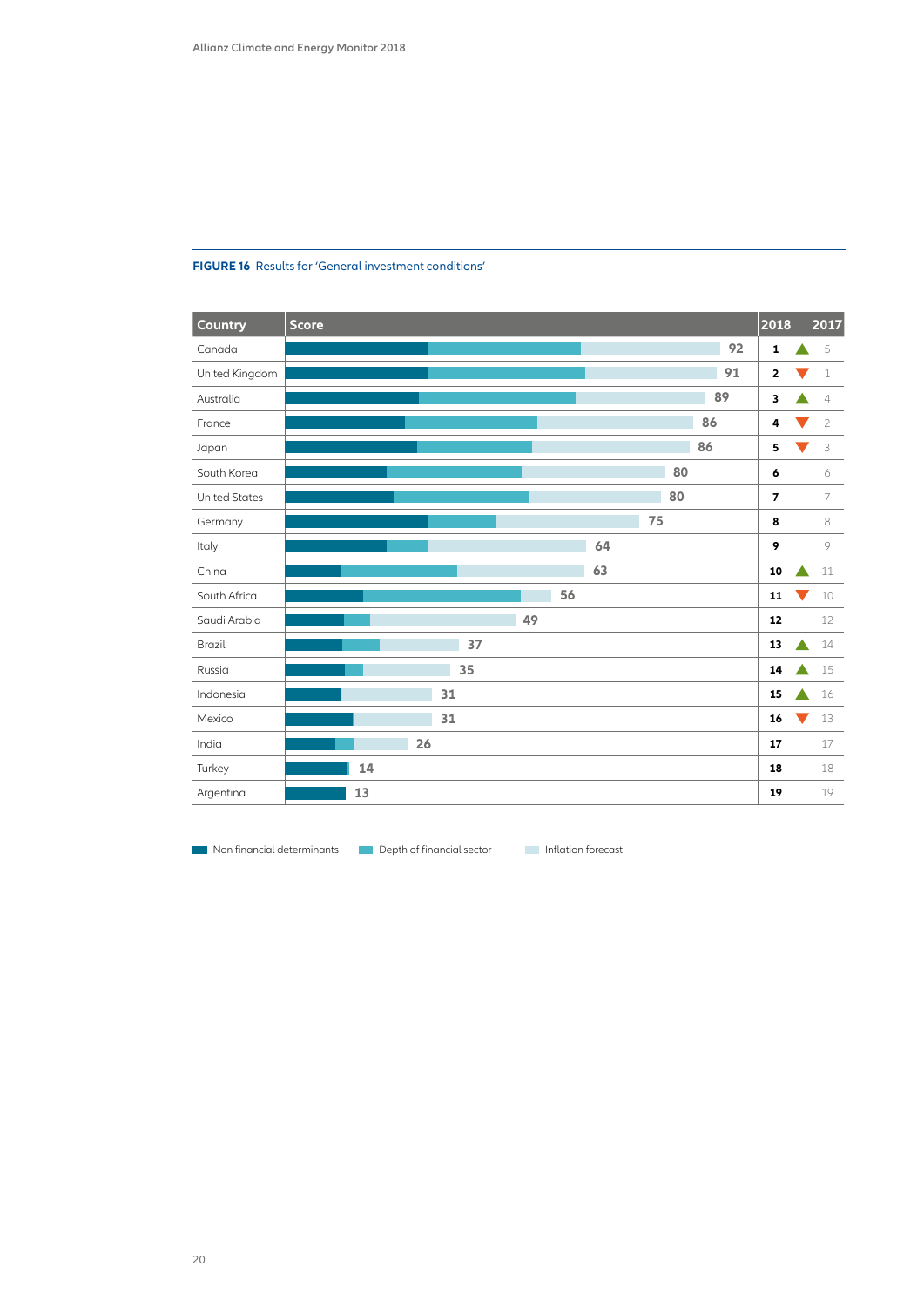## **4. Investment needs**

The global energy system needs to undergo substantial structural transformations to be compatible with the Paris agreement goals. This entails an increasing share of renewable energy in national energy provision as well as accelerated progress on energy efficiency and a higher flexibility of power grids (IRENA, 2018a). These transformations require a wide set of private and public investments. Investments as such are no net expenses as they generate future income and add value to the economy.

**6** Includes transmission and distribution grid expansion, electricity storage and increased generation flexibility needs.

> JSD bn / year USD bn / year

The need for investments for creating a Paris-compatible and climate-resilient power infrastructure continues to be high, especially in developing countries. Future investments in power grids and energy flexibility<sup>6</sup> are of special importance.



Russia

**France** Saudi Arabi.

**FIGURE 17** Yearly investment needs of G20 countries in the power sector (incl. power grids and energy flexibility)

The International Renewable Energy Agency's (IRENA) data sees higher investment needs for a Pariscompatible pathway for the energy sector ('REmap case') in the majority of G20 countries compared to a business-as-usual scenario ('reference case'). This is due to the fact that the deployment of renewable technologies has higher capital costs than non-renewable technologies and the need for additional investments for power sector infrastructure. Exceptions are France, Korea and Brazil (see Figure 17). Key take-aways for the G20 are as follows:

Germany

Japan

United Kingdom

**Turkey** 

**Mexico** 

– **Highest absolute annual investment needs can be found in China, India and in the US:** Due to their size and the need for a massive decarbonization of the energy systems, investments are high under a reference case and for a Paris-compatible pathway. For China, the *additional* investment for a Paris-compatible pathway compared to the reference case is lower due to higher renewables deployments already considered in national plans and targets. However, for India and the US it is significantly higher because their reference case is less ambitious.

USA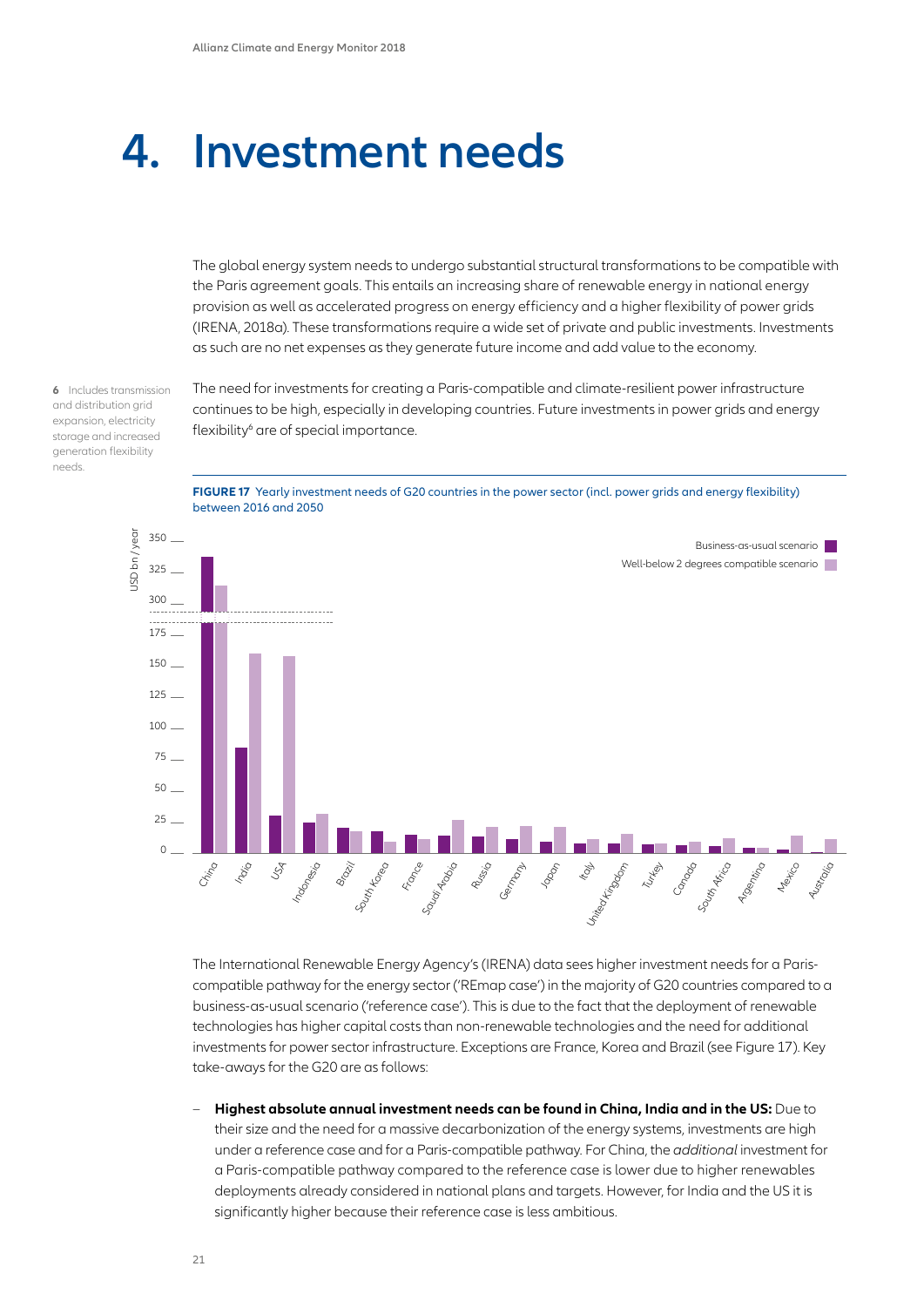- **Annual investment needs for a Paris-compatible pathway will be lower for some G20 countries than the current fossil / nuclear intensive path:** This is the case for South Korea (USD -8.0 billion), France (USD -3.8 billion), Brazil (USD -2.7 billion) and Argentina (USD -0.3 billion). This difference relates to the existing capacity in the country, how much new capacity is installed, the electrification rate, and the amount of energy efficiency. The latter is the largest driver of lower investment needs with a Paris-compatible scenario.
- **Largest absolute investment shifts from conventional generation** (i.e. fossil fuels and nuclear) **are required in South Korea, France, Turkey, Argentina, Brazil, Canada and Russia.**





**7** Including wind, solar, biofuels, biomass & waste, energy smart technologies & other renewables.

**8** Note that due to different methodologies, this data is not comparable with the previously displayed data on investment needs.

When looking at recent investment volumes of twelve G20 members where data is coherently available, China (USD 132.6 bn), the US (USD 56.9 bn) and Japan (USD 23.4 bn) had the largest new investments in clean energy<sup>7</sup> in 2017 (Bloomberg New Energy Finance, 2017). Mexico increased its investments in clean energy to the highest in history. New investments in clean energy in the UK nearly halved compared to 2016 (from USD 23.4 bn in 2016 to USD 10.3 bn in 2017). In Germany, new investments are constantly declining since the renewable boom in 2010/2011; yet they are still on a considerably high level (USD 14.6 bn) $^{\rm 8}.$ 

Strong policy signals and market certainty will be crucial for giving the private sector a conducive environment to ratchet-up deployment to meet these needs.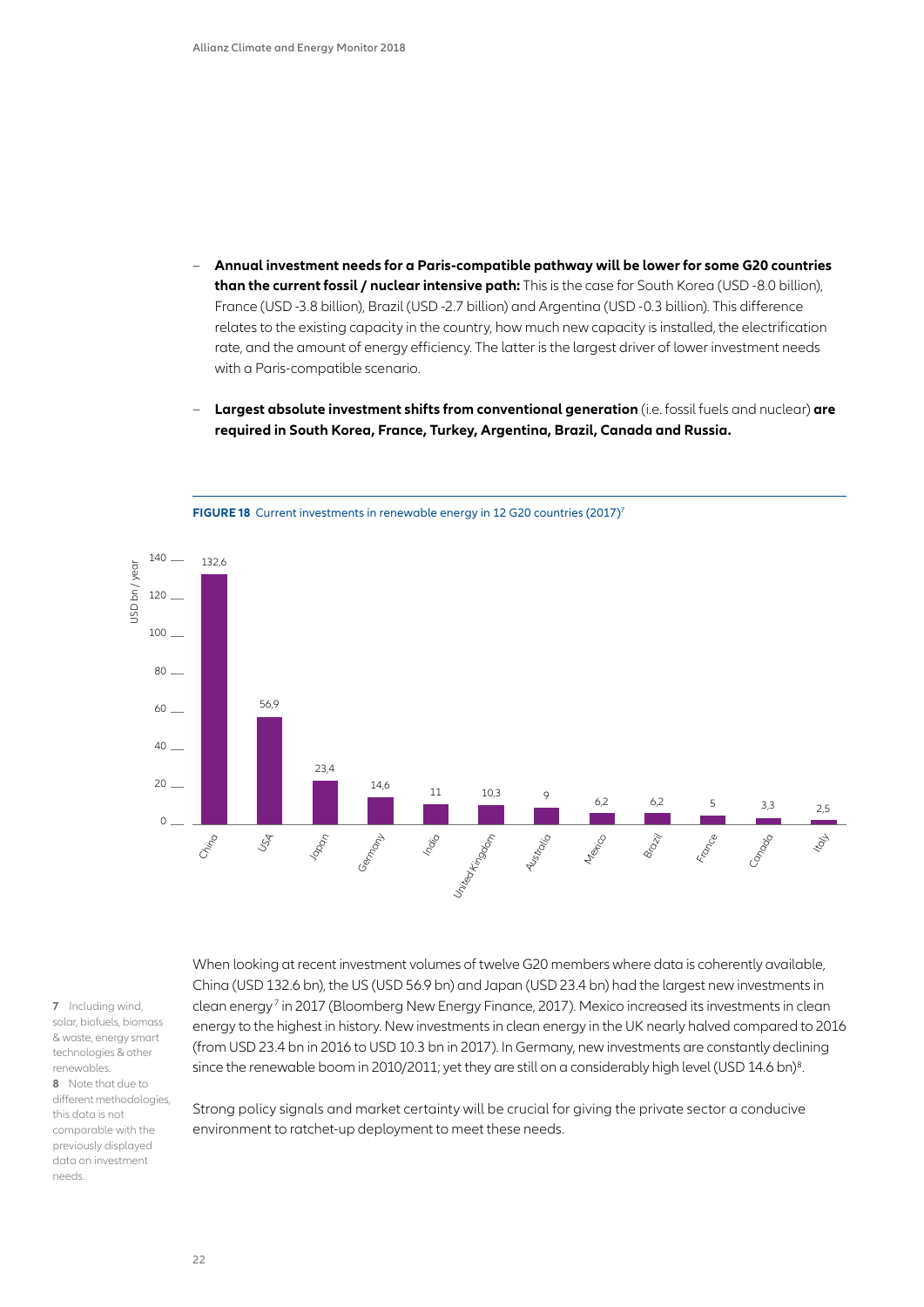**Allianz Climate and Energy Monitor 2018**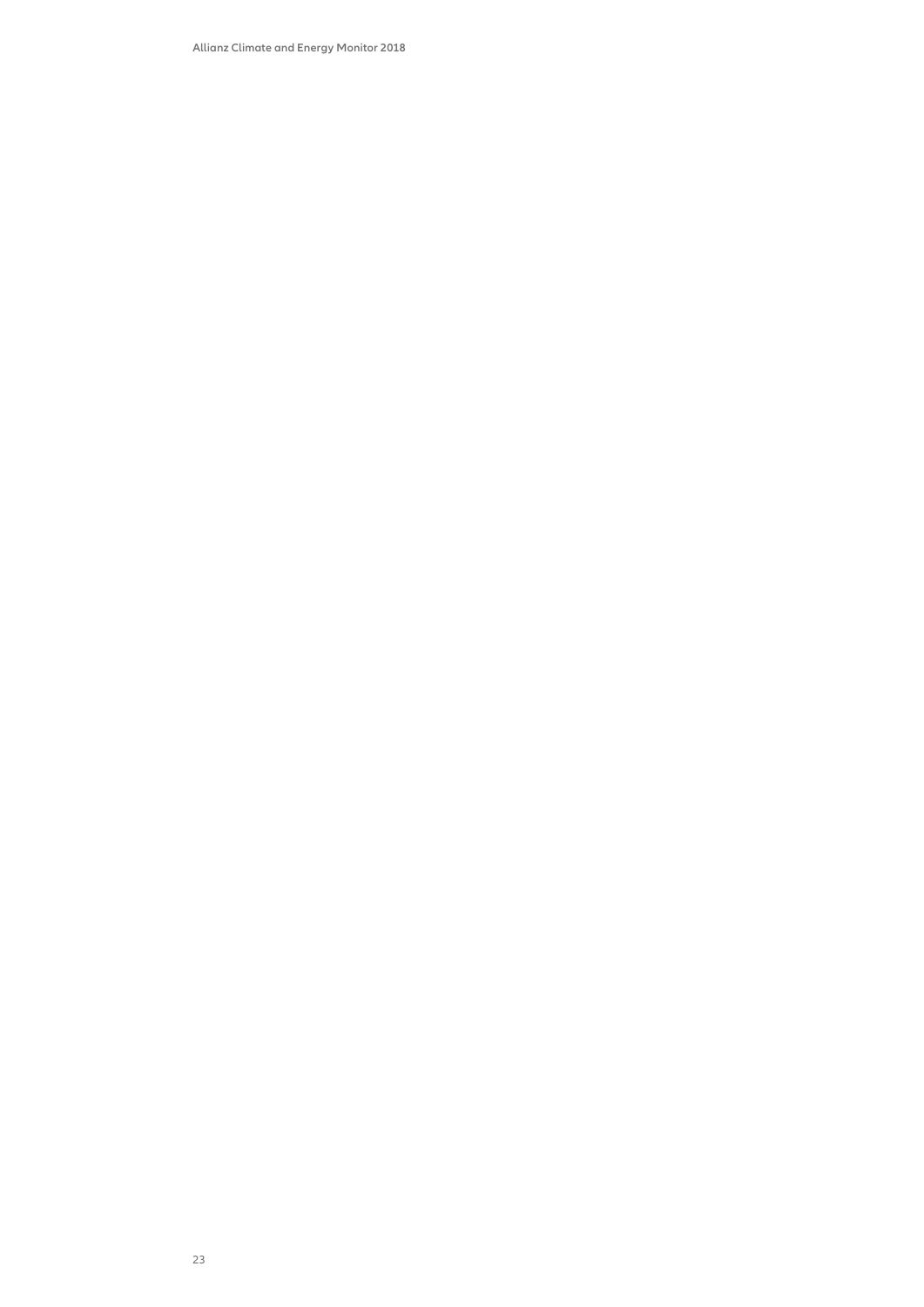## **References**

AURES Consortium (2017) 'AURES (Auctions for renewable energy support) Project: Taming the beast of competitive bidding', (December). Available at: http://auresproject.eu/sites/aures.eu/files/media/documents/ aures-finalreport.pdf.

Bloomberg New Energy Finance (2017) *New Energy Outlook 2017.* Available at: https://about.bnef.com/newenergy-outlook/.

BMWi (2018) *Bedrohte Arbeitsplätze in der deutschen Windindustrie -Kleine Anfrage- BT-Drucksache: 19/4013.*

CEEW (2018) *Risks in Renewable Energy Markets in Emerging Economies.* Available at: http://www. indiaenvironmentportal.org.in/files/file/CEEW - Risks in Emerging Economies Interim Report.pdf.

EPA (2017) *EPA Takes Another Step To Advance President Trump's America First Strategy, Proposes Repeal Of 'Clean Power Plan'.*

Huenteler, J. (2014) 'International support for feed-in tariffs in developing countries—A review and analysis of proposed mechanisms', *Renewable and Sustainable Energy Reviews.* Pergamon, 39, pp. 857–873. doi: 10.1016/J.RSER.2014.07.124.

IEA (2017) *Getting Wind and Sun into the Grid.* Available at: https://www.iea.org/publications/insights/ insightpublications/Getting\_Wind\_and\_Sun.pdf.

IPCC (2018) *Global Warming of 1.5 ° C - an IPCC special report on the impacts of global.*

IRENA (2015) *Renewable Energy Auctions: A Guide to Deisgn.* Available at: http://www.cleanenergyministerial. org/Portals/2/pdfs/IRENA\_RE\_Auctions\_Guide\_2015\_1\_summary.pdf.

IRENA (2016) *Scaling Up Variable Renewable Power: The Role of Grid Codes.* Available at: http://www.irena. org/publications/2016/May/Scaling-up-Variable-Renewable-Power-The-Role-of-Grid-Codes.

IRENA (2018a) *Global Energy Transformation: A Roadmap to 2050.* Available at: http://www.irena.org/ publications/2018/Apr/Global-Energy-Transition-A-Roadmap-to-2050.

IRENA (2018b) *Renewable Energy Policies in a Time of Transition.* Abu Dhabi.

Kreiss, J., Ehrhart, K.-M. and Haufe, M.-C. (2017) 'Appropriate design of auctions for renewable energy support – Prequalifications and penalties', *Energy Policy.* Elsevier, 101, pp. 512–520. doi: 10.1016/J.ENPOL.2016.11.007.

Murphy, K. (2018) 'Coalition won't replace renewables target after it winds down in 2020', *The Guardian,* 18 September. Available at: https://www.theguardian.com/australia-news/2018/sep/18/coalitionwont-replace-renewables-target-after-it-winds-down-in-2020.

NREL (2015) *Sources of operational flexibility.* Available at: https://www.nrel.gov/docs/fy15osti/63039.pdf.

del Río, P. (2017) 'Designing auctions for renewable electricity support. Best practices from around the world', *Energy for Sustainable Development.* International Energy Initiative, 41, pp. 1–13. doi: 10.1016/j. esd.2017.05.006.

UNDP (2016) *Pursuing the 1.5 ° C limit - Benefits & Opportunities.*

UNEP (2017) *The Emissions Gap Report 2017.* Nairobi. doi: ISBN 978-92-9253-062-4.

USTR (2018) 'Section 201 Cases: Imported Large Residential Washing Machines and Imported Solar Cells and Modules', pp. 5–8. Available at: https://ustr.gov/sites/default/files/files/Press/fs/201 Cases Fact Sheet.pdf.

World Bank (2018) 'World Development Indicators 2018'. Available at: https://data.worldbank.org/indicator/ SP.POP.TOTL.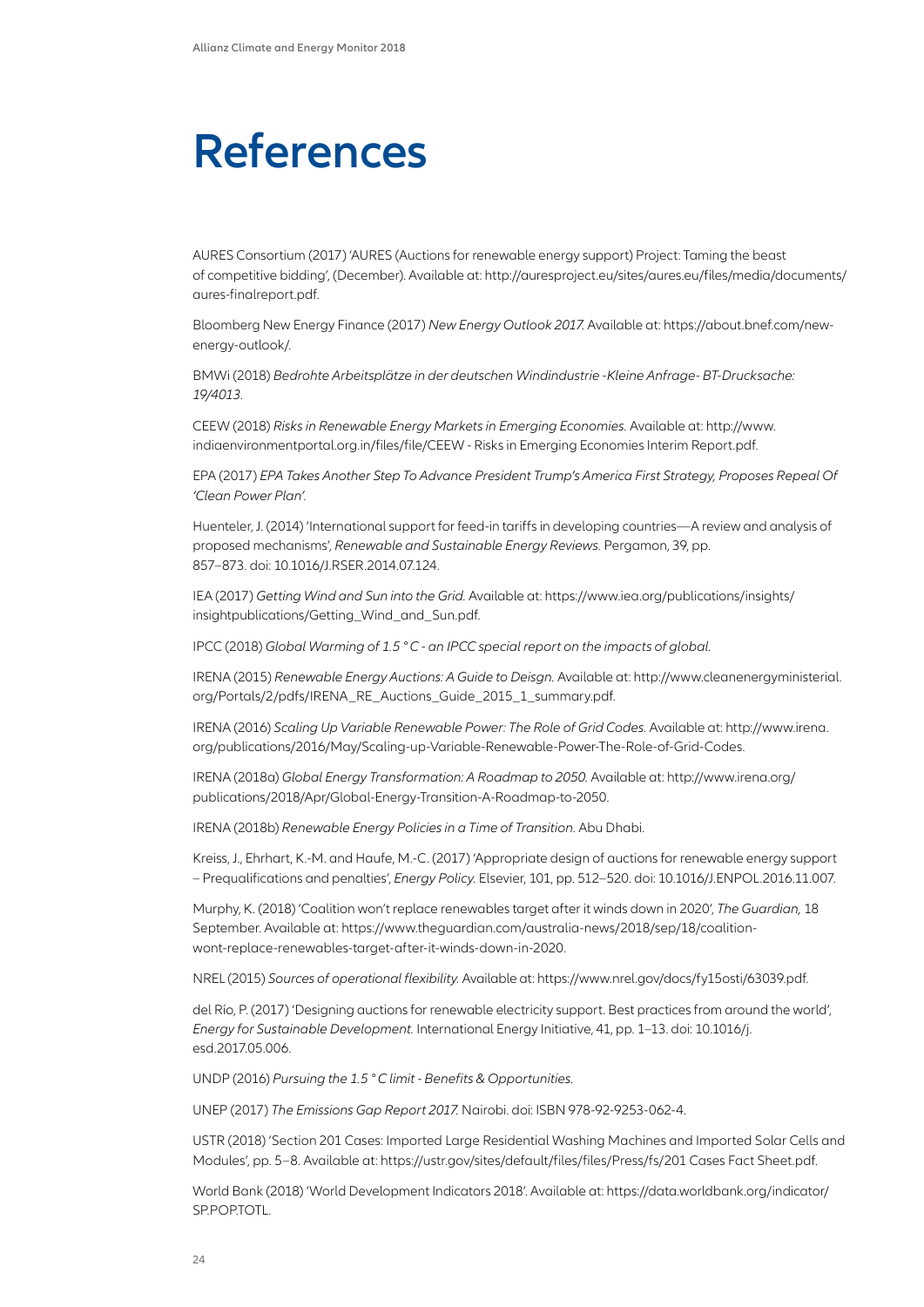#### **Imprint**

#### **Allianz SE**

Königinstraße 28, 80802 Munich, Germany

Thomas Liesch thomas.liesch@allianz.com

#### **Research Partners**

NewClimate Institute gGmbH Katharina Lütkehermöller, Ritika Tewari, Niklas Höhne, Isabel Haase, Leonardo Nascimento

> Germanwatch e.V. Jan Burck, Franziska Marten and Carolin Grasi

#### **Design**

Meike Naumann Visuelle Kommunikation

#### **Images**

© aaltair/Shutterstock.com (cover) © Avigator Fortuner / Shutterstock.com